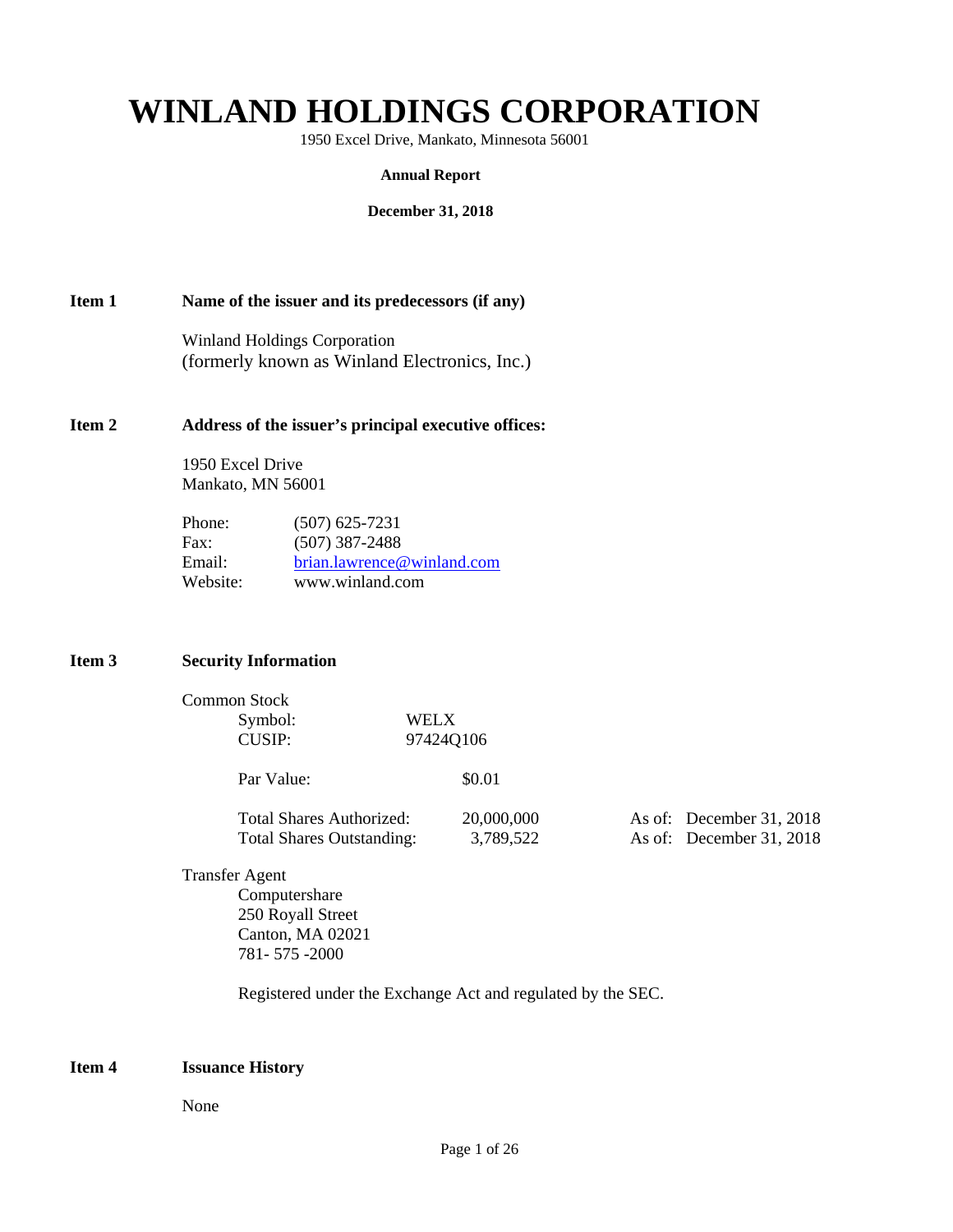## **Item 5 CONSOLIDATED FINANCIAL STATEMENTS**

### INDEPENDENT AUDITORS' REPORT

To the Shareholders, Audit Committee and Board of Directors Winland Holdings Corporation Mankato, Minnesota

We have audited the accompanying consolidated financial statements of Winland Holdings Corporation and its subsidiaries, which comprise the consolidated balance sheets as of December 31, 2018 and 2017, and the related consolidated statements of operations, comprehensive income, changes in stockholders' equity, and cash flows for the years then ended, and the related notes to the consolidated financial statements.

#### *Management's Responsibility for the Consolidated Financial Statements*

Management is responsible for the preparation and fair presentation of these consolidated financial statements in accordance with accounting principles generally accepted in the United States of America; this includes the design, implementation, and maintenance of internal control relevant to the preparation and fair presentation of consolidated financial statements that are free from material misstatement, whether due to fraud or error.

#### *Auditors' Responsibility*

Our responsibility is to express an opinion on these consolidated financial statements based on our audits. We conducted our audits in accordance with auditing standards generally accepted in the United States of America. Those standards require that we plan and perform the audits to obtain reasonable assurance about whether the consolidated financial statements are free from material misstatement.

An audit involves performing procedures to obtain audit evidence about the amounts and disclosures in the consolidated financial statements. The procedures selected depend on the auditors' judgment, including the assessment of the risks of material misstatement of the consolidated financial statements, whether due to fraud or error. In making those risk assessments, the auditor considers internal control relevant to the entity's preparation and fair presentation of the consolidated financial statements in order to design audit procedures that are appropriate in the circumstances, but not for the purpose of expressing an opinion on the effectiveness of the entity's internal control. Accordingly, we express no such opinion. An audit also includes evaluating the appropriateness of accounting policies used and the reasonableness of significant accounting estimates made by management, as well as evaluating the overall presentation of the consolidated financial statements.

We believe that the audit evidence we have obtained is sufficient and appropriate to provide a basis for our audit opinion.

#### *Opinion*

In our opinion, the consolidated financial statements referred to above present fairly, in all material respects, the financial position of Winland Holdings Corporation and its subsidiaries as of December 31, 2018 and 2017 and the results of their operations and their cash flows for the years then ended in accordance with accounting principles generally accepted in the United States of America.

/s/ Baker Tilly Virchow Krause, LLP

Minneapolis, Minnesota March 20, 2019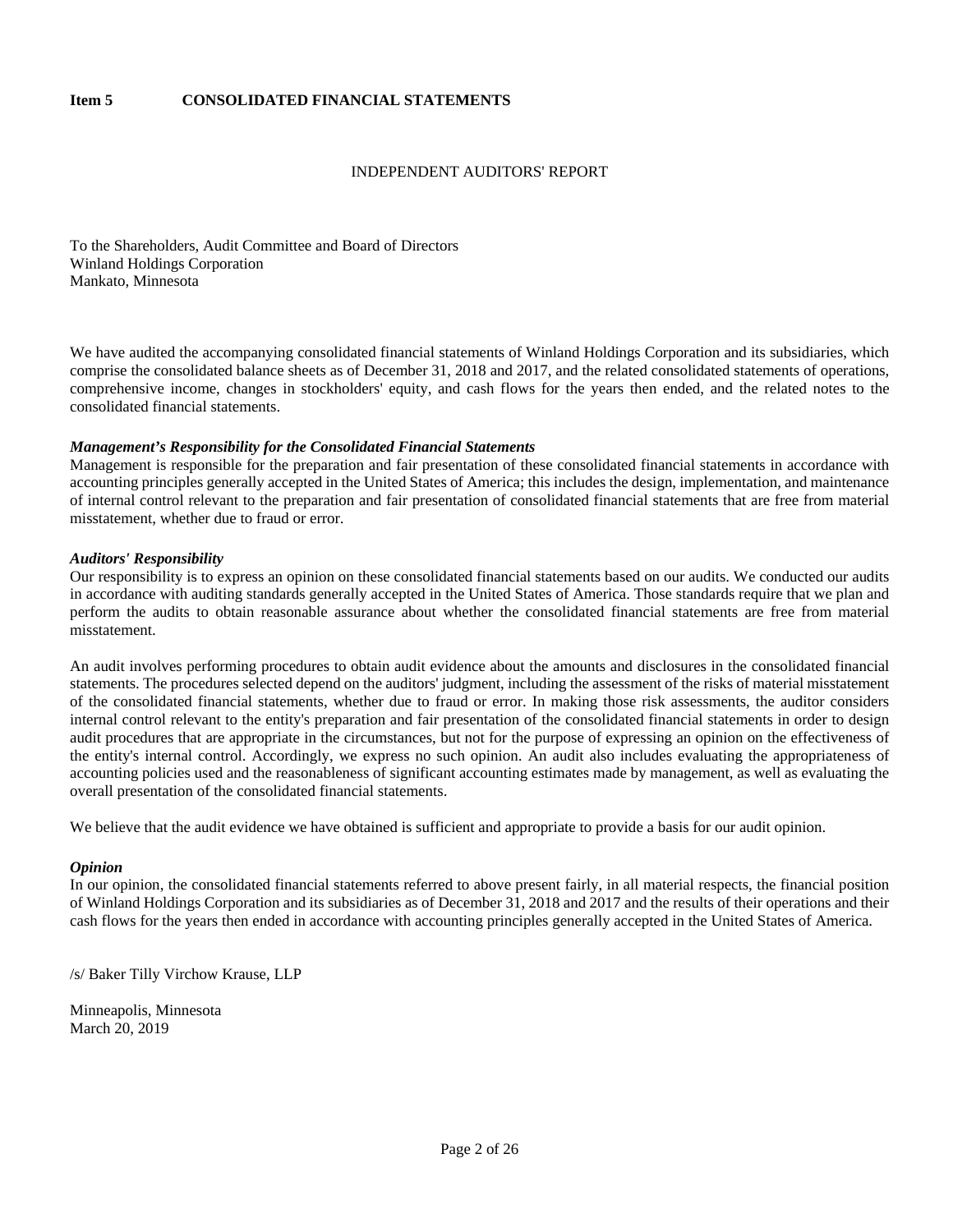## **Winland Holdings Corporation Consolidated Balance Sheets**

(In Thousands, Except Share Data)

|                                                                                |    | December 31,<br>2018 |    | December 31,<br>2017 |  |
|--------------------------------------------------------------------------------|----|----------------------|----|----------------------|--|
| <b>ASSETS</b>                                                                  |    |                      |    |                      |  |
| <b>Current Assets</b>                                                          |    |                      |    |                      |  |
| Cash and cash equivalents                                                      | \$ | 849                  | \$ | 1,596                |  |
| Short-term marketable securities (Note 12)                                     |    | 235                  |    | 27                   |  |
| Short-term investments (Note 15)                                               |    | 34                   |    |                      |  |
| Rights to payment (Note 15)                                                    |    | 322                  |    |                      |  |
| Accounts receivable, less allowance for doubtful                               |    |                      |    |                      |  |
| accounts of \$8 as of both December 31, 2018 and 2017 (Note 2)                 |    | 398                  |    | 460                  |  |
| Inventories (Note 3)                                                           |    | 901                  |    | 437                  |  |
| Prepaid expenses and other assets                                              |    | 46                   |    | 47                   |  |
| <b>Total current assets</b>                                                    |    | 2,785                |    | 2,567                |  |
| Property and Equipment, at cost                                                |    |                      |    |                      |  |
| Machinery and equipment                                                        |    | 213                  |    | 213                  |  |
| Data processing equipment                                                      |    | 124                  |    | 118                  |  |
| Office furniture and equipment                                                 |    | 26                   |    | 26                   |  |
| <b>Total property and equipment</b>                                            |    | 363                  |    | 357                  |  |
| Less accumulated depreciation                                                  |    | 338                  |    | 322                  |  |
| Net property and equipment                                                     |    | 25                   |    | 35                   |  |
| Equity method investment (Note 10)                                             |    | 149                  |    | 205                  |  |
| Long-term marketable securities (Note 12)                                      |    | 5                    |    |                      |  |
| <b>Total long-term assets</b>                                                  |    | 154                  |    | 205                  |  |
| <b>Total assets</b>                                                            |    | 2,964                | \$ | 2,807                |  |
| <b>LIABILITIES AND STOCKHOLDERS' EQUITY</b>                                    |    |                      |    |                      |  |
| <b>Current Liabilities</b>                                                     |    |                      |    |                      |  |
| Accounts payable                                                               | \$ | 571                  | \$ | 450                  |  |
| Accrued liabilities:                                                           |    |                      |    |                      |  |
| Compensation                                                                   |    | 59                   |    | 53                   |  |
| Unearned revenue                                                               |    | 51                   |    | 42                   |  |
| Other                                                                          |    | 15                   |    | 16                   |  |
| <b>Total current liabilities</b>                                               |    | 696                  |    | 561                  |  |
| <b>Stockholders' Equity (Note 4)</b>                                           |    |                      |    |                      |  |
| Common stock, par value \$0.01 per share; authorized 20,000,000 shares; issued |    |                      |    |                      |  |
| and outstanding 3,789,522 as of both December 31, 2018 and 2017                |    | 38                   |    | 38                   |  |
| Additional paid-in capital                                                     |    | 5,111                |    | 5,111                |  |
| Accumulated deficit                                                            |    | (2,881)              |    | (2,900)              |  |
| Accumulated other comprehensive loss (Note 1)                                  |    | ж.                   |    | (3)                  |  |
| <b>Total stockholders' equity</b>                                              |    | 2,268                |    | 2,246                |  |
| Total liabilities and stockholders' equity                                     |    | 2,964                | \$ | 2,807                |  |
|                                                                                |    |                      |    |                      |  |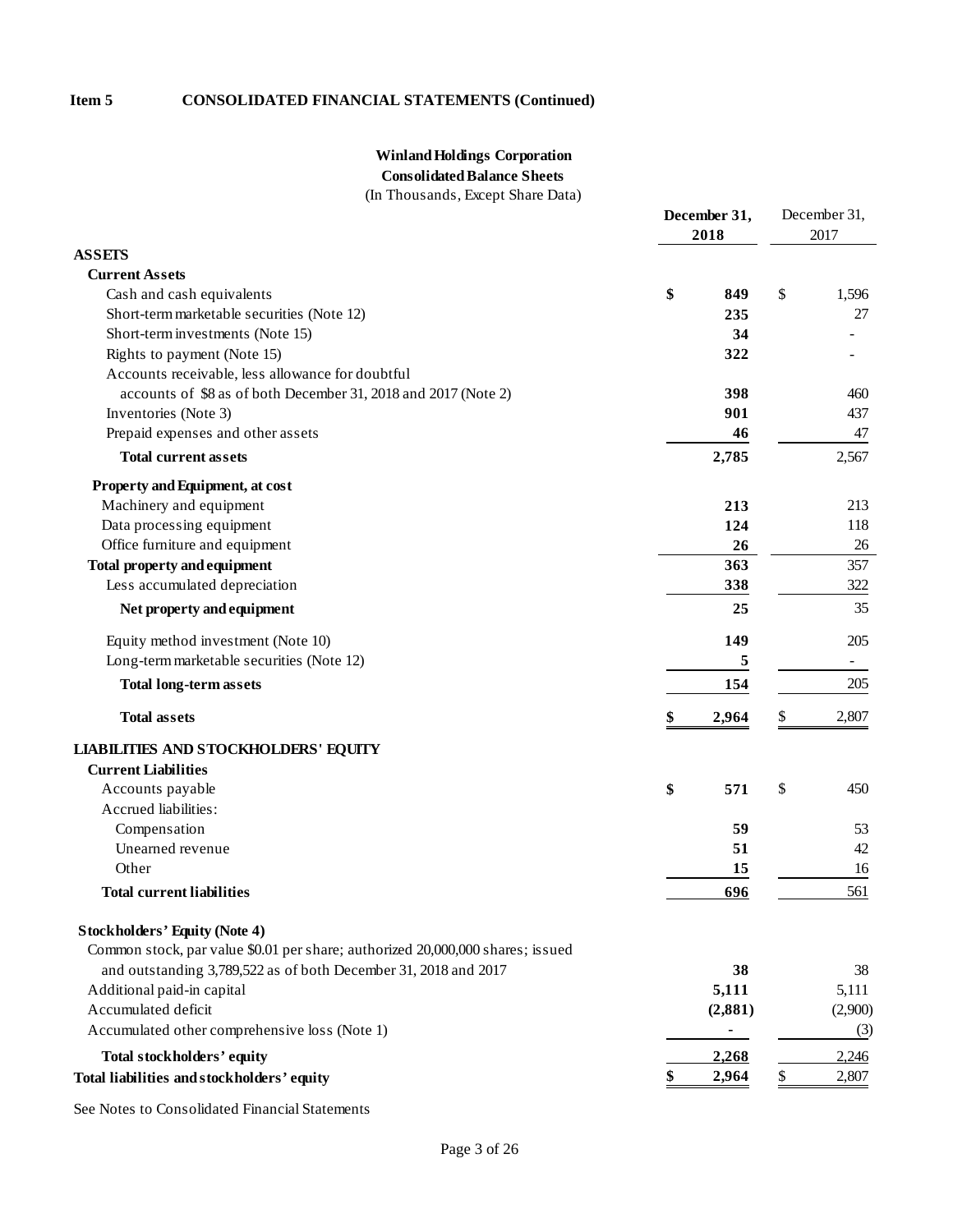## **Winland Holdings Corporation Consolidated Statements of Operations For the Years Ended December 31,**

(In Thousands, Except Share and Per Share Data)

|                                                       | 2018 |           | 2017 |           |
|-------------------------------------------------------|------|-----------|------|-----------|
| Net sales (Note 2)                                    | \$   | 3,765     | \$   | 3,576     |
| Cost of sales                                         |      | 2,594     |      | 2,243     |
| Gross profit                                          |      | 1,171     |      | 1,333     |
| Operating expenses:                                   |      |           |      |           |
| General and administrative                            |      | 621       |      | 625       |
| Sales and marketing                                   |      | 479       |      | 479       |
| Research and development                              |      | 110       |      | 8         |
| Total operating expenses                              |      | 1,210     |      | 1,112     |
| <b>Operating income (loss)</b>                        |      | (39)      |      | 221       |
| Other income                                          |      | 61        |      | 11        |
| Income before income taxes                            |      | 22        |      | 232       |
| Income tax expense (Note 5)                           |      |           |      |           |
| Net income                                            | -\$  | 22        | \$   | 232       |
| Income per common share data:                         |      |           |      |           |
| Basic                                                 | \$   | 0.01      | \$   | 0.06      |
| Diluted                                               | \$   | 0.01      | \$   | 0.06      |
| Weighted-average number of common shares outstanding: |      |           |      |           |
| Basic                                                 |      | 3,789,522 |      | 3,789,522 |
| Diluted                                               |      | 3,835,558 |      | 3,860,864 |
|                                                       |      |           |      |           |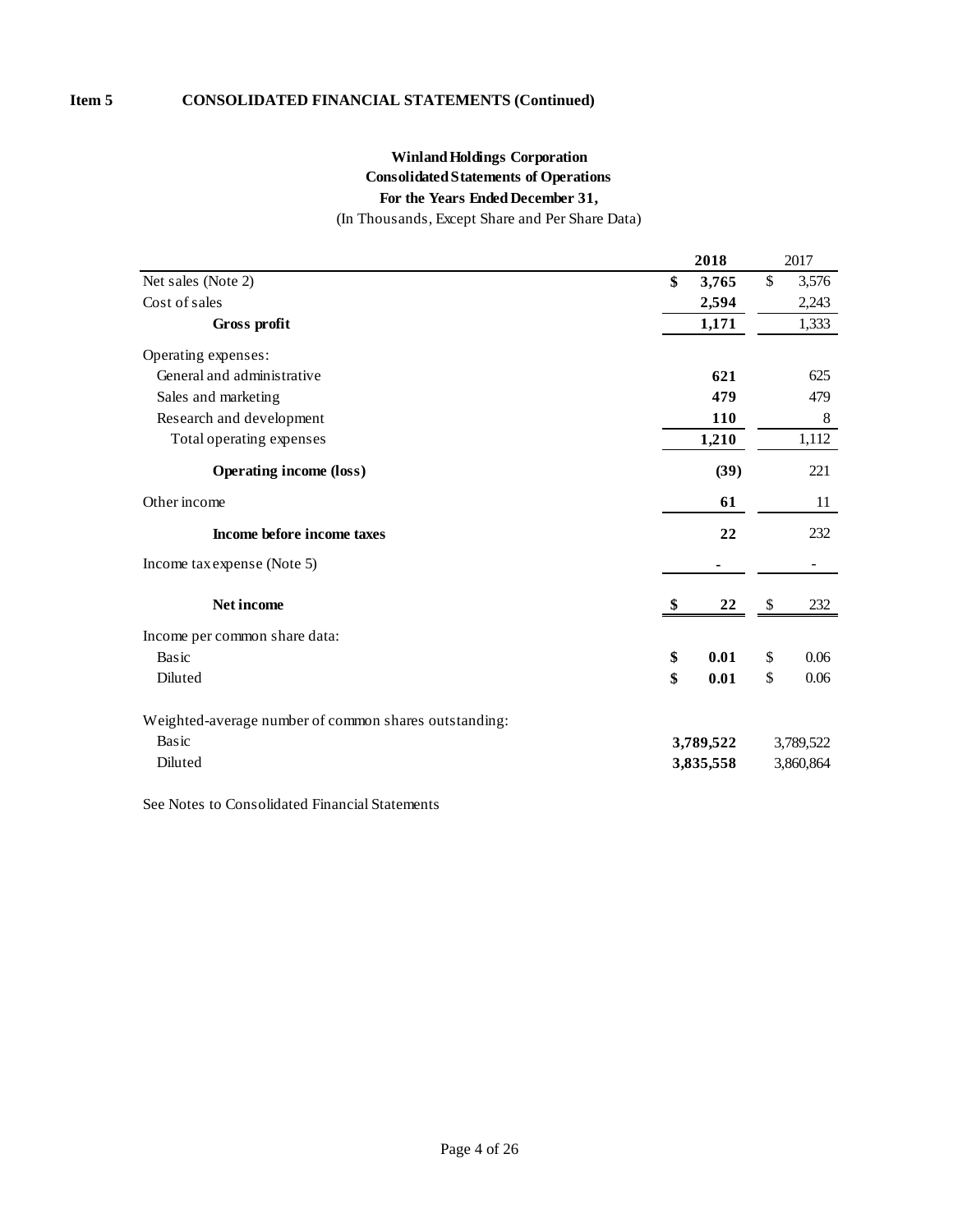## **For the Years Ended December 31,** (In Thousands) **Winland Holdings Corporation Consolidated Statements of Comprehensive Income**

|                                                                                 | 2018 | 2017      |
|---------------------------------------------------------------------------------|------|-----------|
| Net income                                                                      | 22   | \$<br>232 |
| Change in unrealized gains/losses on marketable securities                      |      |           |
| Change in fair value of marketable securities, net of tax                       |      | (3)       |
| Total change in unrealized gains/losses on marketable<br>securities, net of tax |      | (3)       |
| Total other comprehensive loss (Note 1)                                         |      | (3)       |
| Total comprehensive income                                                      |      | 229       |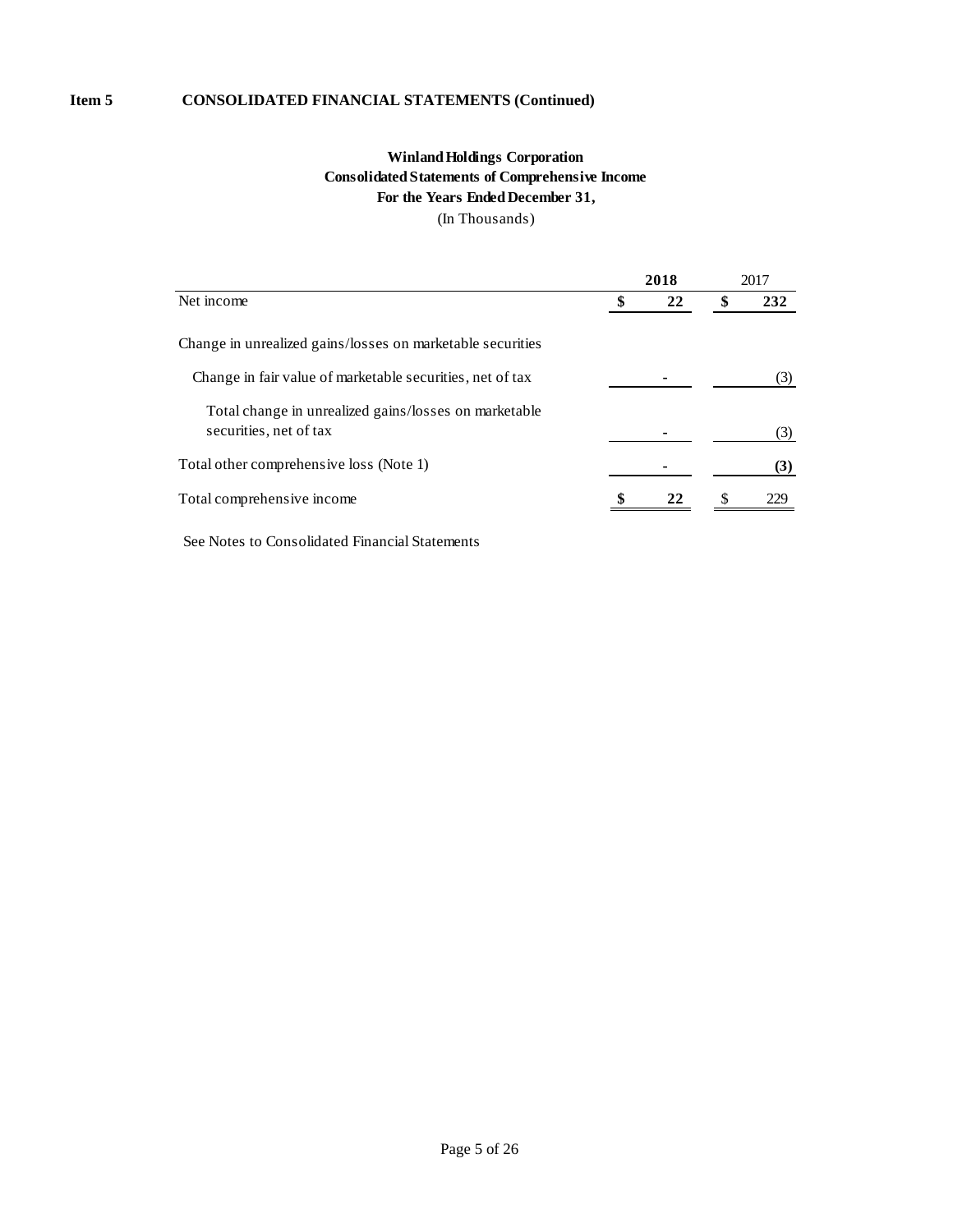## **Winland Holdings Corporation Consolidated Statements of Changes in Stockholders' Equity For the Years Ended December 31, 2018 and 2017** (In Thousands, Except Share Data)

|                                     |                          |        |                          |     |            |                          | Accumulated              |         |
|-------------------------------------|--------------------------|--------|--------------------------|-----|------------|--------------------------|--------------------------|---------|
|                                     |                          |        |                          |     | Additional |                          | Other                    |         |
|                                     | Common Stock             |        |                          |     | Paid-In    | Accumulated              | Comprehensive            |         |
|                                     | <b>Shares</b>            | Amount |                          |     | Capital    | Deficit                  | Loss                     | Total   |
| <b>Balance on December 31, 2016</b> | 3,789,522                | \$     | 38                       | \$  | 5,116      | S.<br>$(3,132)$ \$       | $\blacksquare$           | \$2,022 |
| Redemption of options               | $\overline{\phantom{a}}$ |        | $\overline{\phantom{a}}$ |     | (5)        | $\overline{\phantom{a}}$ | $\overline{\phantom{a}}$ | (5)     |
| Other comprehensive loss            | $\overline{\phantom{a}}$ |        | $\overline{\phantom{a}}$ |     |            | $\overline{\phantom{a}}$ | (3)                      | (3)     |
| Net income                          | $\overline{\phantom{a}}$ |        | $\overline{\phantom{a}}$ |     |            | 232                      |                          | 232     |
| <b>Balance on December 31, 2017</b> | 3,789,522                |        | 38                       |     | 5,111      | (2,900)                  | (3)                      | 2,246   |
| Impact of adoption of ASU 2016-01   | $\overline{\phantom{a}}$ |        | $\overline{a}$           |     |            | (3)                      | 3                        |         |
| Net income                          | $\overline{\phantom{a}}$ |        | $\overline{\phantom{a}}$ |     |            | 22                       |                          | 22      |
| <b>Balance on December 31, 2018</b> | 3,789,522                |        | 38                       | -\$ | 5,111      | $(2,881)$ \$             |                          | \$2,268 |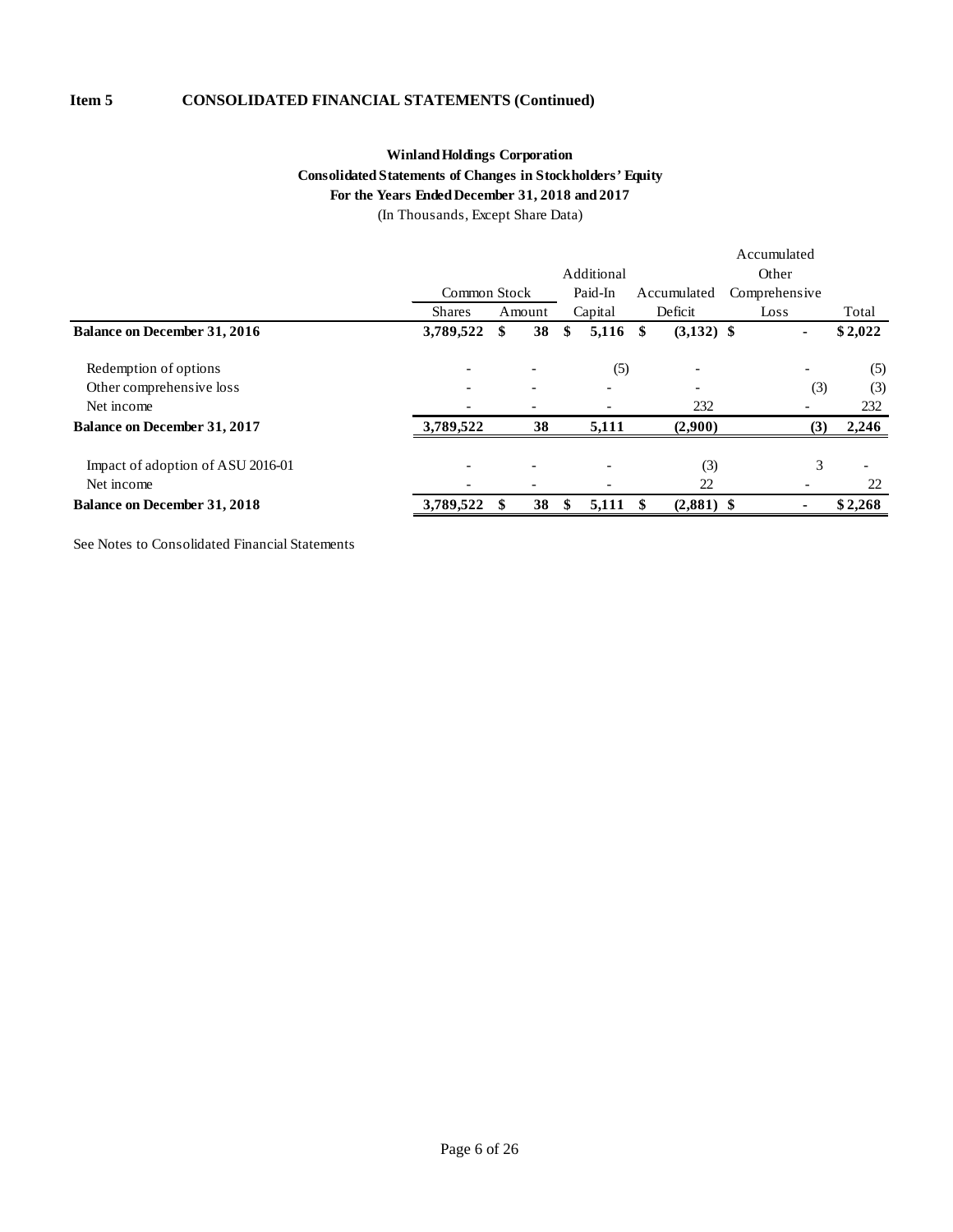## **Winland Holdings Corporation Consolidated Statements of Cash Flows** (In Thousands) **For the Years Ended December 31, 2018 and 2017**

|                                                      |    | 2018  | 2017        |  |
|------------------------------------------------------|----|-------|-------------|--|
| <b>Cash Flows From Operating Activities</b>          |    |       |             |  |
| Net income                                           | \$ | 22    | \$<br>232   |  |
| Adjustments to reconcile net income to net cash      |    |       |             |  |
| provided by (used in) operating activities:          |    |       |             |  |
| Depreciation                                         |    | 16    | 18          |  |
| Stock-based compensation                             |    |       | 4           |  |
| Loss on investment in equity method investment       |    | 56    | 1           |  |
| Net realized gain from marketable securities         |    | (35)  |             |  |
| Net unrealized gain from marketable securities       |    | (73)  |             |  |
| Decrease in allowance for obsolete inventory         |    | (15)  | (47)        |  |
| Changes in assets and liabilities:                   |    |       |             |  |
| Accounts receivable                                  |    | 62    | (15)        |  |
| Inventories                                          |    | (449) | (179)       |  |
| Prepaid expenses and other assets                    |    | 1     | (9)         |  |
| Accounts payable                                     |    | 121   | 187         |  |
| Unearned revenue                                     |    | 9     | 15          |  |
| <b>Accrued liabilities</b>                           |    | 5     | (18)        |  |
| Net cash provided by (used in) operating activities  |    | (280) | 189         |  |
| <b>Cash Flows From Investing Activities</b>          |    |       |             |  |
| Purchases of marketable securities                   |    | (150) | (30)        |  |
| Sale of marketable securities                        |    | 45    |             |  |
| Purchases of rights to payment                       |    | (354) |             |  |
| Proceeds from rights to payment                      |    | 32    |             |  |
| Purchases of investments                             |    | (42)  |             |  |
| Repayments from investments                          |    | 8     |             |  |
| Purchases of property and equipment                  |    | (6)   | (3)         |  |
| Net cash used in investing activities                |    | (467) | (33)        |  |
| <b>Cash Flows From Financing Activities</b>          |    |       |             |  |
| Cash paid for redemption of stock options            |    |       | (9)         |  |
| Net cash used in financing activities                |    |       | (9)         |  |
| Net increase (decrease) in cash and cash equivalents |    | (747) | 147         |  |
| Cash and cash equivalents                            |    |       |             |  |
| Beginning of year                                    |    | 1,596 | 1,449       |  |
| End of year                                          | \$ | 849   | \$<br>1,596 |  |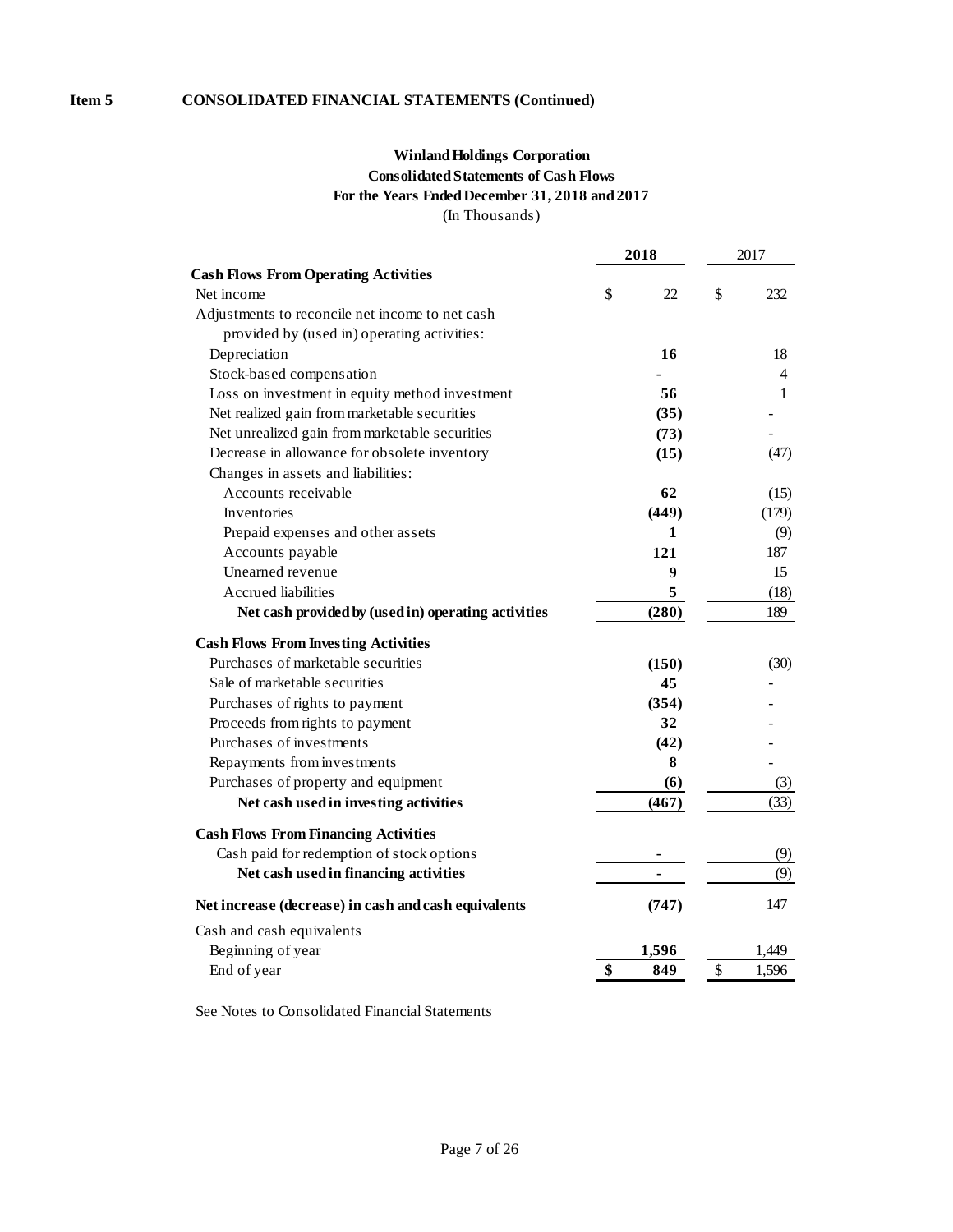## **Note 1. Nature of Business and Significant Accounting Policies**

#### **Nature of Business:**

Winland Holdings Corporation ("Winland" or the "Company") is the holding company for Winland Electronics, Inc. ("Winland Electronics") and Winland Capital Corporation ("Winland Capital Corp."), both wholly-owned subsidiaries of the Company.

Winland Electronics markets and sells its line of proprietary critical condition monitoring hardware and subscription service products primarily through an established network of distributors, dealers, security installers and integrators. In most cases, the hardware products are manufactured to protect against loss of assets due to damage from water, excess humidity, extremes of temperature, and loss of power. Winland Electronics also offers a critical-environment monitoring solution that is an automated, cloud-based platform providing early alerting, reporting, and logging services designed to ensure regulatory compliance. Winland Electronics' branded, and trademarked hardware products accounted for 95% and 96% of Winland Electronics' revenue in 2018 and 2017, respectively. Winland Electronics' critical-environment monitoring solution product accounted for 5% and 4% of Winland Electronics' revenue in 2018 and 2017, respectively.

Winland Capital Corp. is the holding company for the Company's investment operations and includes wholly-owned subsidiaries Winland Credit Partners LLC ("Winland Credit") and Winland Capital Management LLC ("Winland Capital").

The footnotes related to dollars are in thousands unless noted.

A summary of Winland's significant accounting policies follows:

**Use of Estimates:** The preparation of consolidated financial statements in conformity with accounting principles generally accepted in the United States requires management to make estimates and assumptions that affect the reported amounts of assets and liabilities and related disclosure of contingent assets and liabilities at the date of the consolidated financial statements and the reported amounts of revenues and expenses during the reporting period. Significant estimates include allowances for obsolete inventories, rework and warranties, valuation of long-lived assets and doubtful accounts. Winland cannot assure that actual results will not differ from those estimates.

**Revenue Recognition:** The Company recognizes revenue from both hardware and subscription services. Subscription service revenue is derived from agreements Winland has entered into with resellers and direct end-users to provide remote monitoring, alerting and reporting services.

Hardware revenue is recognized from the sale of products and out of warranty repairs when the product is delivered to a common carrier for shipment and title transfers. Winland does not generally accept returns but does provide a limited warranty as outlined below under Allowance for Rework and Warranty Costs. Sales and use taxes are reported on a net basis, excluding them from sales and cost of sales.

Shipping and handling charges billed to customers are included in net sales, and shipping and handling costs incurred by the Company are included in cost of sales.

Subscription service revenue is recognized over the term of the contract, which is generally one year of service.

**Cash and Cash Equivalents:** Cash and cash equivalents include money market mutual funds and other highly liquid investments defined as maturities of three months or less from date of purchase. Winland maintains its cash in bank deposit accounts which, at times, may exceed federally insured limits. Winland has not experienced any losses in such accounts.

**Allowance for Doubtful Accounts:** The Company generally requires no collateral from its customer with respect to trade accounts receivable. Invoices are generally due 30 days after presentation. Accounts receivable over 30 days are considered past due. No interest is charged on past due accounts. Winland evaluates its allowance for uncollectible accounts on a quarterly basis and reviews any significant customers with delinquent balances to determine future collectability. Winland bases its determinations on legal issues, past history, current financial and credit agency reports, and experience. Winland reserves for accounts deemed to be uncollectible in the year in which the determination is made. Management believes these values are estimates and may differ from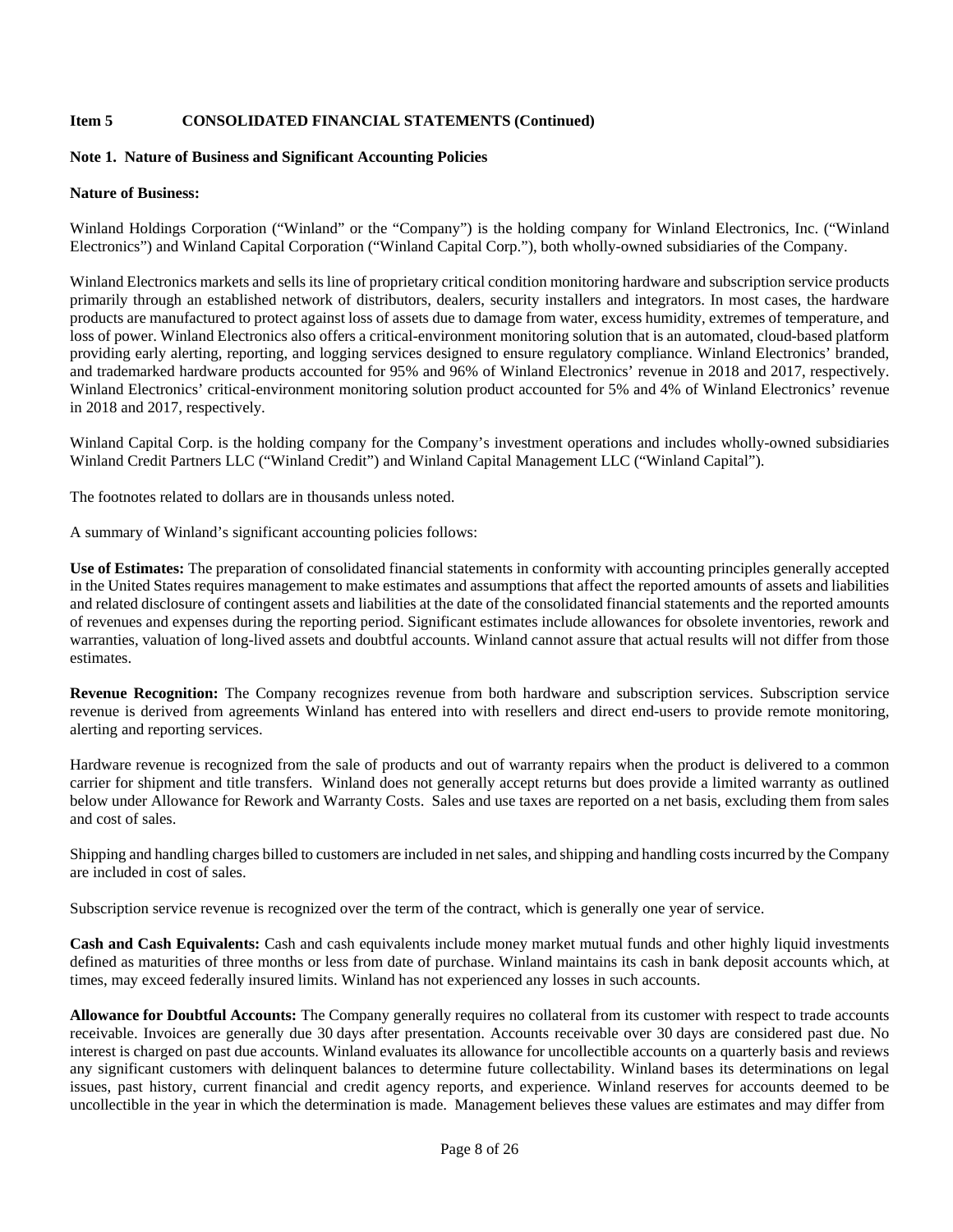#### **Note 1. Nature of Business and Significant Accounting Policies (Continued)**

actual results. Winland believes that, based on past history and credit policies, the net accounts receivable are of good quality. The Company writes off accounts receivable when they are deemed uncollectible and records recoveries of trade receivables previously written off when collected. The allowance for doubtful accounts was \$8 as of both December 31, 2018 and 2017.

**Inventory Valuation:** Raw component and finished goods inventories are stated at the lower of cost, using the first-in, first-out (FIFO) method, or net realizable value. Winland estimates excess, slow moving and obsolete reserves for inventory on a quarterly basis based upon order demand and production requirements for its major customers and annual reviews for other customers. Management's estimated reserve for slow moving and obsolete finished goods inventories was \$63 and \$78 as of December 31, 2018 and 2017, respectively.

**Depreciation:** Depreciation is computed using the straight-line method based on the estimated useful lives of the various assets, as follows:

|                                | Years   |
|--------------------------------|---------|
| Machinery and equipment        | $5 - 7$ |
| Data processing equipment      | $3 - 7$ |
| Office furniture and equipment | $3 - 7$ |

**Equity Method Investment**: Winland accounts for its equity method investment using the equity method of accounting in accordance with Account Standard Codification (ASC) 323, Investments – Equity Method and Joint Ventures ("ASC 323"). The equity method of accounting requires the investment to be initially recorded at cost and subsequently adjusted for the Company's share of equity in the affiliates' earnings and distributions. The Company evaluates the carrying amount of the investments for impairment in accordance with ASC 323. The Company's equity method investment is reviewed for potential impairment if the carrying amount of the investment exceeds its fair value. An impairment charge is recorded when an impairment is deemed to be other-than-temporary. To determine whether impairment is other-than-temporary, Winland considers whether the Company has the ability and intent to hold the investment until the carrying amount is fully recovered. The evaluation of an investment in an affiliate for potential impairment can require the Company management to exercise significant judgments. No impairment losses were recorded related to the equity method investment as of December 31, 2018 and 2017, respectively.

**Long-Lived Assets:** Considerable management judgment is necessary in estimating future cash flows and other factors affecting the valuation of long-lived assets including the operating and macroeconomic factors that may affect them. The Company uses historical financial information, internal plans and projections, and industry information in making such estimates. While the Company currently believes the expected cash flows from these long-lived assets exceeds the carrying amount, materially different assumptions regarding future performance and discount rates could result in future impairment losses. Such impairment would adversely affect earnings. No impairment losses were recognized in 2018 or 2017.

**Allowance for Rework and Warranty Costs:** Winland provides a limited warranty for its products for a period of one year, which requires Winland to repair or replace defective product at no cost to the customer or refund the purchase price. Reserves are established based on historical experience and analysis for specific known and potential warranty issues. The reserve reflecting historical experience and potential warranty issues is determined based on experience factors including rate of return by item, average weeks outstanding from production to return, average cost of repair and relation of repair cost to original sales price. Any specific known warranty issues are considered individually. These are analyzed to determine the probability and the amount of financial exposure, and a specific reserve is established. The allowance for rework and warranty costs was \$15 as of both December 31, 2018 and 2017. The product warranty liability reflects management's best estimate of probable liability under Winland's product warranties and may differ from actual results.

**Income Taxes:** Income taxes are accounted for in accordance with Financial Accounting Standards Board (FASB) ASC Topic 740 Income Taxes. Deferred tax assets and liabilities are recognized for the future tax consequences attributable to the differences between the financial statement carrying amounts of existing assets and liabilities and their respective tax bases and operating loss and tax credit carryforwards. Deferred tax assets and liabilities are measured using enacted rates expected to apply to taxable income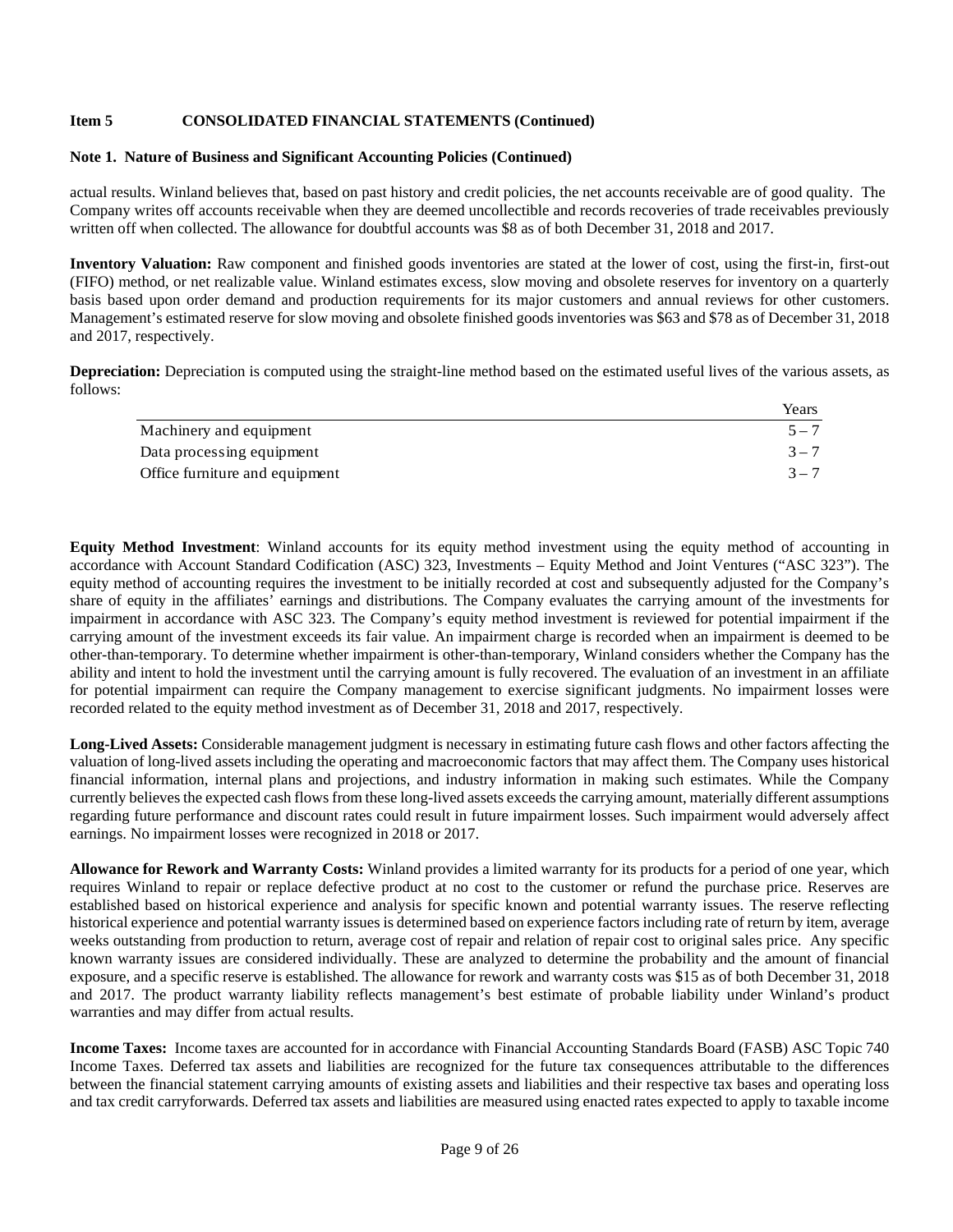#### **Note 1. Nature of Business and Significant Accounting Policies (Continued)**

in the years in which those temporary differences are expected to be recovered or settled. The effect on deferred tax assets and liabilities of a change in tax rates is recognized in income in the period that includes the enactment date.

In assessing the realizability of deferred income tax assets, Winland considers whether it is "more likely than not," according to the criteria, that some portion or all of the deferred income tax assets will be realized. The ultimate realization of deferred income tax assets is dependent upon the generation of future taxable income during the periods in which those temporary differences become deductible.

In accordance with FASB ASC 740-10-25-5, Winland recognizes the financial statement benefit of a tax position only after determining that the relevant tax authority would more likely than not sustain the position following an audit. For tax positions meeting the more likely than not threshold, the amount recognized in the consolidated financial statements is the largest benefit that has a greater than 50% likelihood of being realized upon ultimate settlement with the relevant tax authority.

**Fair Value of Financial Instruments:** The carrying values of cash and cash equivalents, accounts receivable and accounts payable approximate their fair value due to the short-term nature of these instruments.

**Income per Common Share:** Basic income per common share is computed by dividing the net income by the weighted-average number of common shares outstanding during the period. Diluted income per common share is computed by dividing the net income by the weighted-average number of common shares outstanding during the period, including potentially dilutive shares such as the options and warrants to purchase shares of common stock at various amounts per share (see Note 4).

For the year ended December 31, 2018, the basic income per share was \$0.01 based on 3,789,522 shares outstanding. The diluted income per share was \$0.01 for the year ended December 31, 2018 based on 3,835,558 shares outstanding, including 46,036 of dilutive options outstanding. No warrant shares were outstanding at December 31, 2018.

For the year ended December 31, 2017, the basic income per share was \$0.06 based on 3,789,522 shares outstanding. The diluted income per share was \$0.06 for the year ended December 31, 2017 based on 3,860,864 shares outstanding, including 71,342 of dilutive options outstanding. No warrant shares were outstanding at December 31, 2017.

**Employee Stock-Based Compensation Plans:** At December 31, 2018, Winland had stock-based compensation plans, which are described more fully in Note 4. Winland accounts for these plans under FASB ASC Topic 718, Stock Compensation.

**Advertising Expense:** Advertising is expensed as incurred and was \$42 and \$48 for the years ended December 31, 2018 and 2017, respectively.

**Research and Development Expense:** The Company expenses research and development costs as incurred. Research and development expenses of \$110 and \$8 were charged to operations during the years ended December 31, 2018 and 2017, respectively.

**Recent Accounting Pronouncements:** During February 2016, the Financial Accounting Standards Board ("FASB") issued Accounting Standards Update ("ASU") No. 2016-02, "Leases." ASU No. 2016-02 was issued to increase transparency and comparability among organizations by recognizing all lease transactions (with terms in excess of 12 months) on the balance sheet as a lease liability and a right-of-use asset (as defined). ASU No. 2016-02 is effective for fiscal years beginning after December 15, 2019, with earlier application permitted. In August 2018, the FASB issued ASU 2018-11, Targeted Improvements to ASU 2016- 02, which includes an option to not restate comparative periods in transition and instead to elect to use the effective date of ASC 842, Leases, as the date of initial application of transition. The Company is currently assessing the effect that ASU No. 2016-02 will have on its results of operations, financial position and cash flows.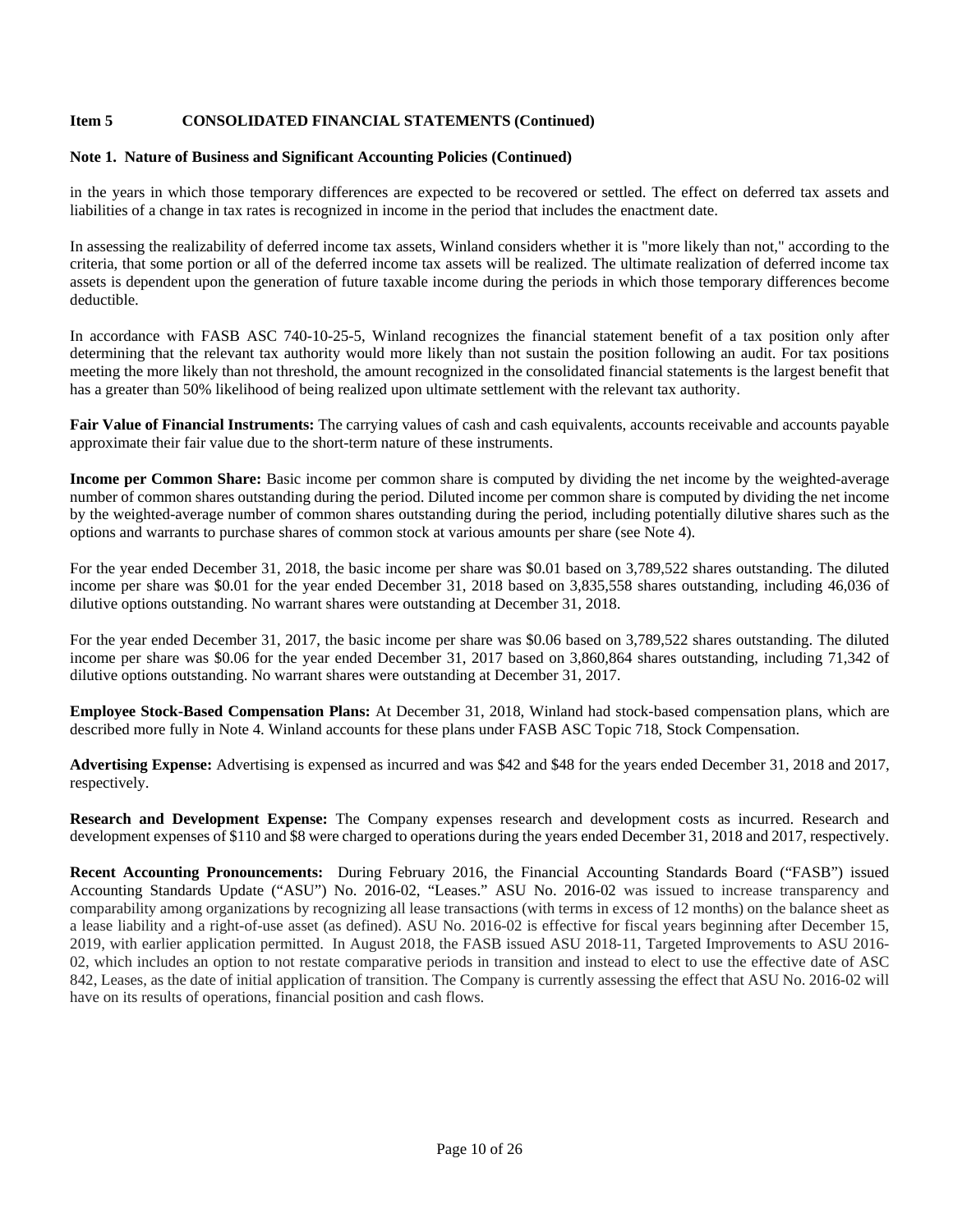#### **Note 1. Nature of Business and Significant Accounting Policies (Continued)**

During May 2014, the FASB issued ASU No. 2014-09, "Revenue from Contracts with Customers." ASU No. 2014-09 establishes principles for recognizing revenue upon the transfer of promised goods or services to customers, in an amount that reflects the expected consideration received in exchange for those goods or services. During August 2015, the FASB issued ASU No. 2015-14, which defers the effective date of ASU No. 2014-09. ASU No. 2014-09 is effective for fiscal years beginning after December 15, 2018, and interim periods within annual periods beginning after December 15, 2019. The amendments may be applied retrospectively to each prior period presented or retrospectively with the cumulative effect recognized as of the date of initial application. The Company is currently assessing the effect that ASU Nos. 2014-09 and 2015-14 will have on its results of operations, financial position and cash flows.

During June 2016, the FASB issued ASU No. 2016-13, "Measurement of Credit Losses on Financial Instruments." ASU No. 2016- 13 requires financial assets measured at amortized cost to be presented at the net amount expected to be collected, through an allowance for credit losses that is deducted from the amortized cost basis. The measurement of expected credit losses is based on relevant information about past events, including historical experience, current conditions, and reasonable and supportable forecasts that affect the collectability of the reported amount. During November 2018, the FASB also issued ASU No. 2018-19, "Codification Improvements to Topic 326, Financial Instruments – Credit Losses", which clarifies that receivables arising from operating leases are not within the scope of Subtopic 326-20. ASU No. 2016-13 is effective for annual periods and interim periods within those annual periods beginning after December 15, 2020. Early adoption is permitted for annual and interim periods beginning after December 15, 2018. The Company is currently assessing the effect that ASU No. 2016-13 will have on its results of operations, financial position and cash flows.

During August 2018, the FASB issued ASU No. 2018-13, "Disclosure Framework – Changes to the Disclosure Requirements for Fair Value Measurement." ASU No. 2018-13 modifies the disclosure requirements for fair value measurements in Topic 820, Fair Value Measurement. The amendments are based on the concepts in the FASB Concepts Statement, Conceptual Framework for Financial Reporting—Chapter 8: Notes to Financial Statements, which the Board finalized on August 28, 2018. ASU No. 2018-13 is effective for fiscal years and interim periods within those fiscal years beginning after December 15, 2019. Early adoption is permitted. The Company is currently assessing the effect that ASU No. 2018-13 will have on its results of operation, financial position and cash flows.

On January 5, 2016, the FASB issued ASU No. 2016-01, Financial Instruments (Topic 825): Recognition and Measurement of Financial Assets and Financial Liabilities. ASU 2016-01 requires equity investments that are not accounted for under the equity method of accounting or that do not result in consolidation of the investee to be measured at fair value with changes recognized in net earnings. ASU 2016-01 also eliminates the available-for-sale classification for equity investments that recognized changes in fair value as a component of other comprehensive income. Winland adopted ASU 2016-01 on January 1, 2018 prospectively, which resulted in a \$3 cumulative-effect adjustment from accumulated other comprehensive loss to accumulated deficit. Adoption of ASU 2016-01 did not have a material impact on our results of operations and/or cash flows.

**Subsequent Events:** The Company has evaluated subsequent events through March 20, 2019, the date the consolidated financial statements were issued for events requiring adjustment to or disclosure in the consolidated financial statements.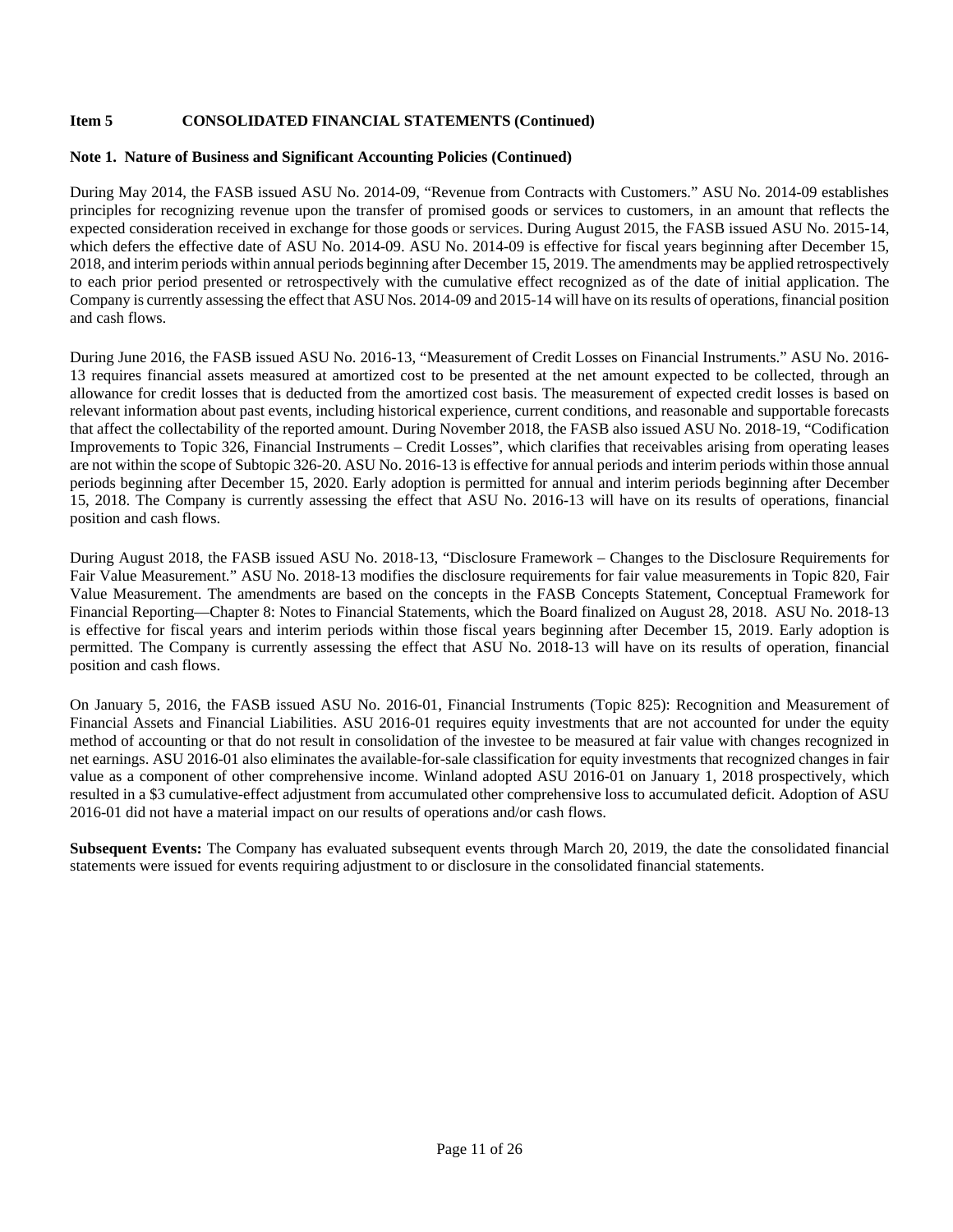### **Note 2. Major Customers**

The Company has two customers that accounted for 10 percent (10%) or more of net sales for the years ended December 31, 2018 and 2017 as follows:

|                   | For the Twelve Months Ended December 31, |      |
|-------------------|------------------------------------------|------|
| Sales percentage: | 2018                                     | 2017 |
| Customer A        | 52%                                      | 50%  |
| Customer B        | 17%                                      | 14%  |

The Company had net receivables (as a percentage of total receivables) from the above customers as follows:

|                                 | As of December 31, |      |
|---------------------------------|--------------------|------|
| Accounts receivable percentage: | 2018               | 2017 |
| Customer A                      | 25%                | 59%  |
| Customer B                      | 51%                | 20%  |

### **Note 3. Inventories**

The components of inventories were as follows net of reserves:

|                | December 31, 2018 |     | December 31, 2017 |     |  |
|----------------|-------------------|-----|-------------------|-----|--|
| Raw materials  |                   | 42  |                   |     |  |
| Finished goods |                   | 859 |                   | 43. |  |
| Total, net     |                   | 901 |                   | 437 |  |

## **Note 4. Stock-Based Awards**

**Stock Option Plans:** As of December 31, 2018, Winland had one equity-based compensation plan, the 2013 Equity Incentive Plan, from which stock-based compensation awards can be granted to eligible employees, officers or directors. Previous to this plan, stockbased compensation awards were granted from the 2008 and 2005 Equity Incentive Plans. The plans are as follows:

2013 Equity Incentive Plan – This plan provides awards in the form of incentive stock options, nonqualified stock options, and restricted stock. Currently, this is the only plan under which awards are authorized for grant. As approved by the shareholders in May 2013, up to 350,000 shares are authorized for issuance under the plan. As of December 31, 2018, there were no awards under this plan. For any awards to be made under the plan, the exercise price is equal to the fair market value of Winland's common stock at the date of grant. Options generally vest over five years and have a contractual life up to ten years. Option awards provide for accelerated vesting if substantially all of Winland's assets are transferred through an acquisition, merger, reorganization or other similar change of control transaction. The Company issues new shares upon the exercise of options.

2008 Equity Incentive Plan – This plan provided grants in the form of incentive stock options, nonqualified stock options, and restricted stock. This plan was terminated as to future grants in May 2013. As of December 31, 2018, there were 92,000 options outstanding under this plan of which 92,000 are vested.

2005 Equity Incentive Plan – This plan provided grants in the form of incentive stock options, nonqualified stock options, and restricted stock. This plan was terminated as to future grants in May 2008. As of December 31, 2018, there were no options outstanding.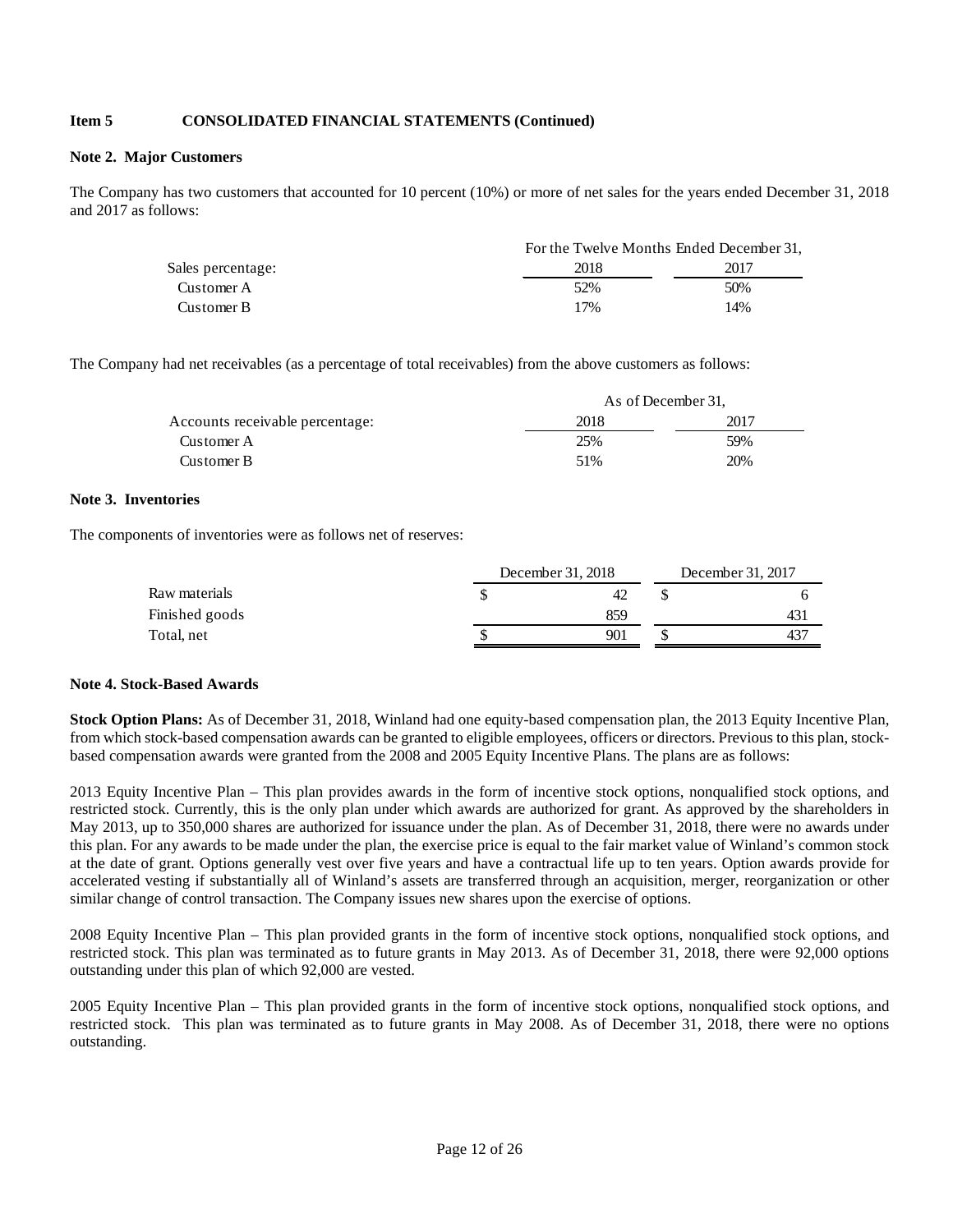#### **Note 4. Stock-Based Awards (Continued)**

Winland uses the Black-Scholes option pricing model to estimate the fair value of stock-based awards. Winland calculates the expected life of awards using historical data to estimate option exercises and employee terminations. Expected volatility is based on daily historical fluctuations of Winland's common stock using the closing market value for the number of days of the expected term immediately preceding the grant. The risk-free interest rate is based on the U.S. Treasury yield curve in effect at the time of the grant for a bond with a similar term. The dividend yield is based on the expectation that Winland will not pay dividends.

Winland receives a tax deduction for certain stock option exercises and disqualifying stock dispositions during the period the options are exercised or the stock is sold, generally for the excess of the price at which the shares are sold over the exercise prices of the options. In accordance with FASB ASC 718-10-50-1, Winland revised its presentation in the Statements of Cash Flows to report any tax benefit from the exercise of stock options as financing cash flows. For the years ended December 31, 2018 and 2017, there were no such stock option exercises and disqualifying stock dispositions. No options were exercised for the years ended December 31, 2018 and 2017.

The Company redeemed 12,500 of outstanding, fully vested options for \$9 during the year ended December 31, 2017. The redemption price was calculated as the difference between the current quoted price of the Company's stock at the redemption date and the strike price of the redeemed options. The redemption price exceeded the grant date fair value of the options by \$4, which was recorded as stock-based compensation for the year ended December 31, 2017. There were no redemptions of options for the year ended December 31, 2018.

The following table represents stock option activity for the years ended December 31, 2018 and 2017:

|                                          | Number of<br><b>Shares</b> | Weighted<br>Average<br>Exercise<br>Price |      | Weighted<br>Average<br>Remaining<br><b>Contract Life</b> |   | Aggregate<br>Intrinsic<br>Value |
|------------------------------------------|----------------------------|------------------------------------------|------|----------------------------------------------------------|---|---------------------------------|
| Outstanding options at January 1, 2017   | 171,000                    | \$                                       | 0.75 |                                                          |   |                                 |
| Cancelled                                | (50,000)                   |                                          | 0.58 |                                                          |   |                                 |
| Redeemed                                 | (12,500)                   |                                          | 0.65 |                                                          |   |                                 |
| Outstanding options at December 31, 2017 | 108,500                    | \$                                       | 0.83 | 3.0                                                      | S | 88                              |
| Exercisable at December 31, 2017         | 108,500                    | \$                                       | 0.83 | 3.0                                                      |   | 88                              |
| Cancelled                                | (16,500)                   |                                          | 1.90 |                                                          |   |                                 |
| Outstanding options at December 31, 2018 | 92,000                     | \$                                       | 0.64 | 2.5                                                      |   | 47                              |
| Exercisable at December 31, 2018         | 92,000                     | \$                                       | 0.64 | 2.5                                                      |   | 47                              |

The aggregate intrinsic value of options outstanding and options exercisable is based upon the Company's closing stock price on the last trading day of the fiscal year for the in-the-money options.

No shares vested during the years ended December 31, 2018 and 2017.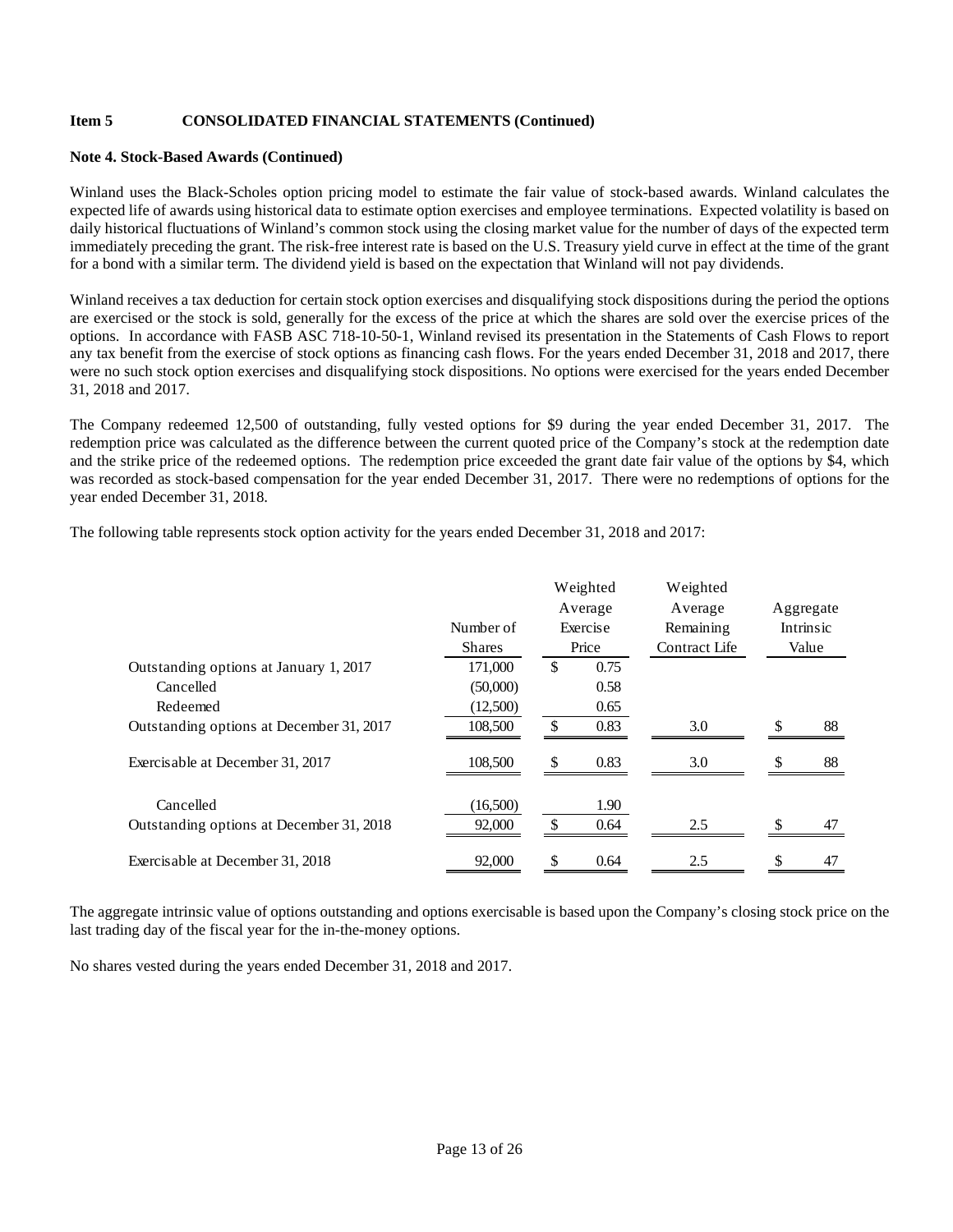### **Note 4. Stock-Based Awards (Continued)**

|                        |               | <b>Options Outstanding</b>    | <b>Options Exercisable</b> |                  |               |           |                  |
|------------------------|---------------|-------------------------------|----------------------------|------------------|---------------|-----------|------------------|
|                        |               | Weighted-Average<br>Weighted- |                            |                  |               | Weighted- |                  |
| Range of               | Number of     | Remaining Contractual         |                            | Average Exercise | Number of     |           | Average Exercise |
| <b>Exercise Prices</b> | <b>Shares</b> | Life (Years)                  | Price                      |                  | <b>Shares</b> |           | Price            |
| $$0.500 - $0.599$      | 35,000        | 3.5                           |                            | 0.51             | 35,000        | -\$       | 0.51             |
| $$0.600 - $0.699$      | 11,000        | 0.3                           |                            | 0.63             | 11,000        |           | 0.63             |
| $$0.700 - $0.799$      | 35,000        | 2.4                           | 0.70                       |                  | 35,000        |           | 0.70             |
| $$0.800 - $0.899$      | 11,000        | 1.3                           |                            | 0.89             | 11,000        |           | 0.89             |
|                        | 92,000        | 2.5                           |                            | 0.64             | 92,000        | \$.       | 0.64             |

The following table summarizes information about stock options outstanding at December 31, 2018:

At December 31, 2018, there was no unrecognized compensation cost, adjusted for estimated forfeitures, related to share-based payments.

#### **Note 5. Income Taxes**

The statutory income tax rate reconciliation for continuing operations to the effective rate is as follows:

|                                   | December 31. |                             |  |  |
|-----------------------------------|--------------|-----------------------------|--|--|
|                                   | 2018         | 2017                        |  |  |
| Statutory U.S. income tax rate    | 21           | 34<br>$\%$<br>$\frac{0}{6}$ |  |  |
| Change in valuation allowance     | (21)         | (34)                        |  |  |
| Effective income tax benefit rate | $-$ %        |                             |  |  |

Deferred tax assets (liabilities) consist of the following components as of:

|                                   | December 31. |                |         |  |  |
|-----------------------------------|--------------|----------------|---------|--|--|
|                                   |              | 2018           | 2017    |  |  |
| Deferred tax assets:              |              |                |         |  |  |
| Inventory                         | \$           | 13<br>- \$     | 17      |  |  |
| Allowance for doubtful accounts   |              | $\overline{c}$ | 2       |  |  |
| Non-qualified stock options       |              | 13             | 19      |  |  |
| Accrued expenses                  |              | 6              | 6       |  |  |
| Research credit carryover         |              | 9              | 9       |  |  |
| Net operating loss carryforward   |              | 1,676          | 1,671   |  |  |
| Valuation allowance               |              | (1,675)        | (1,679) |  |  |
|                                   |              | 44             | 45      |  |  |
| Deferred tax liabilities:         |              |                |         |  |  |
| Property and equipment            |              | (3)            | (5)     |  |  |
| Marketable securities investments |              | (15)           |         |  |  |
| Prepaid expenses                  |              | (9)            | (10)    |  |  |
| Investment                        |              | (17)           | (30)    |  |  |
|                                   |              | (44)           | (45)    |  |  |
| Net deferred tax assets           |              | \$             |         |  |  |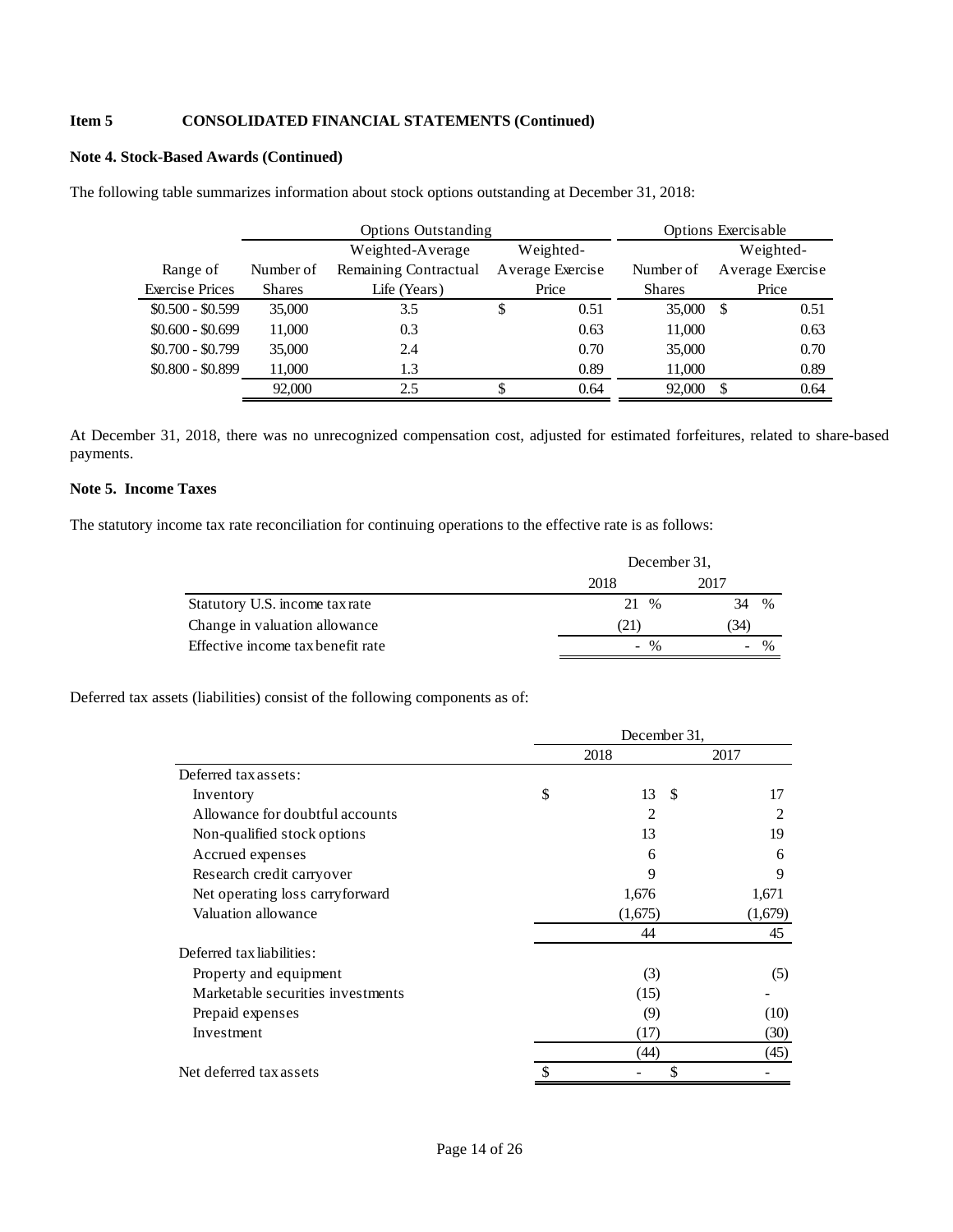## **Note 5. Income Taxes (Continued)**

Income taxes are accounted for under the asset and liability method. Deferred tax assets and liabilities are measured using enacted tax rates expected to apply to taxable income in the years in which those temporary differences are expected to be recovered or settled. The Company records a tax valuation allowance when it is more likely than not that it will not be able to recover the value of its deferred tax assets. The tax effect of the Company's valuation allowance for deferred tax assets is included in the annual effective tax rate. The net change in the total valuation allowance for the years ended December 31, 2018 and 2017 was a decrease of \$4 and \$837, respectively. The full valuation allowance for deferred tax assets as of December 31, 2018 and 2017 was \$1,675 and \$1,679, respectively.

The Company calculates its income tax expense by estimating the annual effective tax rate and applying that rate to the year-to-date ordinary income (loss) at the end of the period. As of December 31, 2018, and 2017, the Company calculated its estimated annualized effective tax rate at 0% and 0%, respectively as the Company provided a full valuation allowance on deferred tax assets. The Company had no income tax expense on its \$22 pre-tax income for the year ended December 31, 2018. The Company had no income tax expense on its \$232 pre-tax income for the year ended December 31, 2017.

The Company recognizes the financial statement benefit of a tax position only after determining that the relevant tax authority would more likely than not sustain the position following an audit. For tax positions meeting the more-likely-than-not threshold, the amount recognized in the consolidated financial statements is the largest benefit that has a greater than 50% likelihood of being realized upon ultimate settlement with the relevant tax authority.

The years 2015 through 2018 remain open for examination by the IRS and other state agencies.

The Company recognizes interest accrued on uncertain tax positions as well as interest received from favorable tax settlements within interest expense. The Company recognizes penalties accrued on unrecognized tax benefits within general and administrative expenses. As of December 31, 2018 and 2017, the Company recognized no interest or penalties related to uncertain tax positions.

At December 31, 2018, the Company had net operating loss carryforwards of \$6,291 for federal purposes and \$4,581 for state income tax purposes that are available to offset future taxable income and begin to expire in the year 2031 and 2023, respectively. At December 31, 2018, the Company had Minnesota research and development tax credit carryforwards of \$12, which begin to expire in the year 2023. Effective January 1, 2018, the Company restructured into a holding company, with the operations of Winland Electronics being dropped down into a subsidiary of Winland. Additional subsidiaries were created to operate new areas of business. With the restructuring, the tax attributes related to the net operating loss carryforwards and credit carryforwards remained at the parent level with Winland. Various other tax attributes directly related to the operations of the subsidiaries were dropped down to the subsidiaries at the time of restructuring. The Company will continue utilizing the net operating loss carryforwards and credit carryforwards and will evaluate the realization of the corresponding deferred tax asset at the consolidated company level.

The Company's ability to utilize its net operating losses ("NOLs") to reduce taxable income in future years may be limited for various reasons, including if projected future taxable income on a consolidated level is insufficient to recognize the full benefit of such NOLs prior to their expiration. Additionally, the ability to fully utilize these tax assets could be adversely affected if the Company is deemed to have had an "ownership change" within the meaning of Section 382 of the Internal Revenue Code of 1986, as amended (the "Code"). An ownership change is generally defined as a greater than 50% increase in equity ownership by "5-percent shareholders" (as that term is defined for purposes of Section 382 of the Code) in any three year testing period. See Note 6 which more fully describes the Section 382 Rights Agreement approved by the Company.

The Company does not anticipate any significant changes to the total amounts of unrecognized tax benefits in the next twelve months.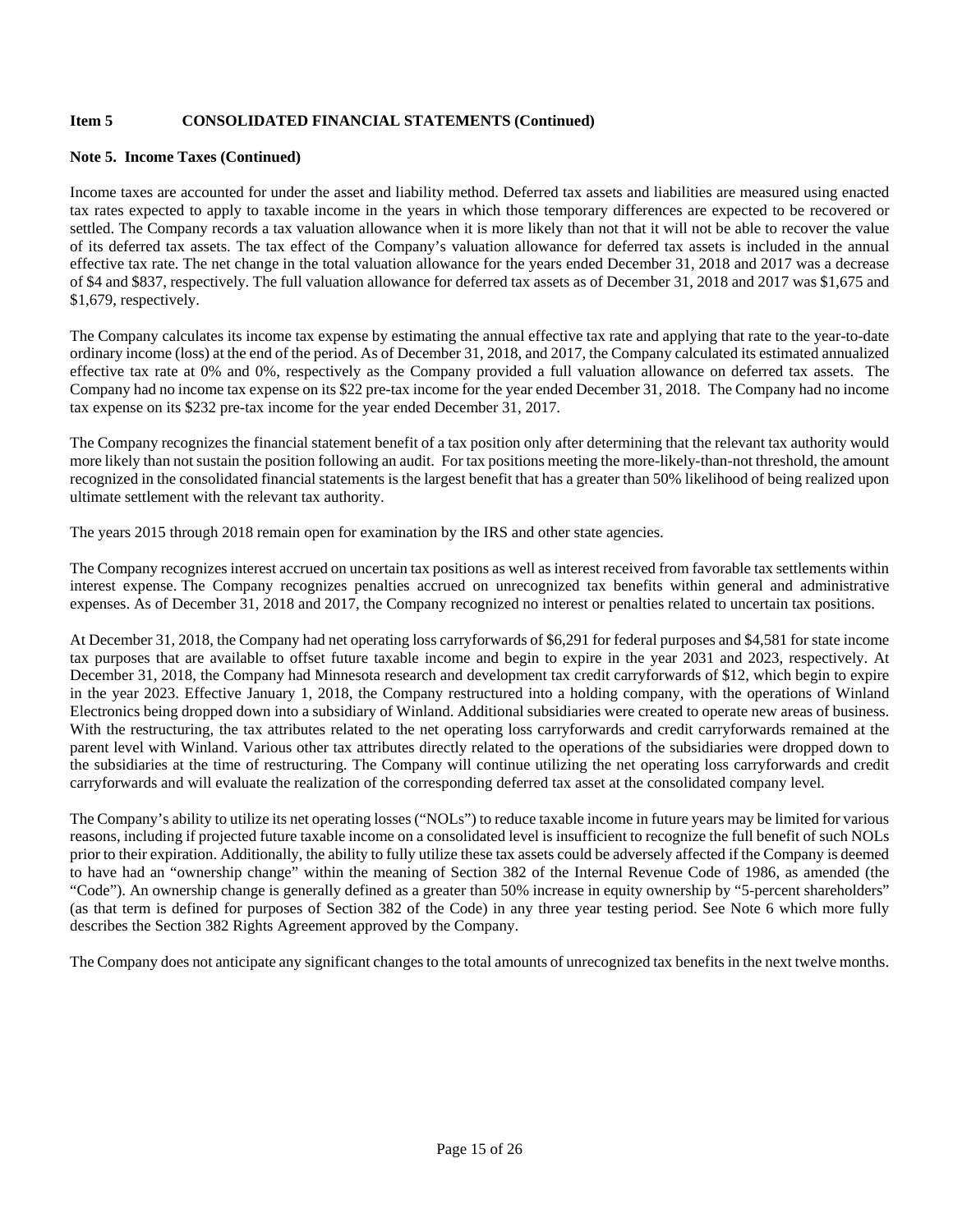### **Note 6. Shareholder Rights Plan**

The Company entered into a Section 382 Rights Agreement with its transfer agent Computershare Limited, dated as of February 27, 2014 (the "382 Rights Agreement"). The Rights expired on March 10, 2019. The purpose of the 382 Rights Agreement was to help protect the Company's net operating loss tax asset by deterring certain acquisitions of Company stock by persons or groups beneficially owning 5% or more of the Company's outstanding stock, which could have the effect of limiting the Company's ability to use its built in losses and any resulting net loss carryforwards to reduce potential future federal income tax obligations. The Company's ability to use its net loss carryforwards in the future may be significantly limited if it experiences an "ownership change" for U.S. federal income tax purposes. In general, an ownership change will occur when the percentage of the Company's ownership (by value) of one or more "5 percent shareholders" (as defined in the Internal Revenue Code of 1986, as amended) has increased by more than 50 percent over the lowest percentage owned by such shareholders at any time during the prior three years (calculated on a rolling basis).

Under the 382 Rights Agreement, from and after the record date of March 10, 2014 (the "Record Date"), each share of Company Common Stock carried with it one preferred share purchase right (a "Right"). In connection with adoption of the 382 Rights Agreement, the Board declared a dividend distribution of the Rights to shareholders of record on the Record Date. Each Right allowed its holder to purchase from the Company one one-thousandth of a share of Series B Junior Participating Preferred Stock for \$14.00 (the "Exercise Price"). The Rights were not exercisable until 10 days after the public announcement that a person or group had become an "Acquiring Person" by obtaining beneficial ownership of 4.99% or more of the Company's outstanding Common Stock, or by the future acquisition of any shares of Company common stock by any person or group who held 4.99% or more of the Company's outstanding common stock as of the date the 382 Rights Agreement was adopted. If a person or group had become an Acquiring Person, all holders of Rights except the Acquiring Person could have purchased, for payment of the Exercise Price, shares of Common Stock with a market value of twice the Exercise Price, based on the market price of the Common Stock as of the acquisition that resulted in such person or group becoming an Acquiring Person. Prior to exercise, the Right did not give its holder any dividend, voting, or liquidation rights.

The Board had discretion under the 382 Rights Agreement to exempt any person or group from status as an Acquiring Person if the Board determined that such person or group's acquisition would not limit the Company's use of its net loss carryforwards.

#### **Note 7. Commitments and Contingencies**

**Operating Leases:** Winland has a month-to-month lease with Nortech Systems Inc. to lease 1,924 square feet of office space at 1950 Excel Drive, Mankato, MN. This office space is used for the Company's operations including customer service, technical support and finance.

Rent expense of \$10 for both of the years ended December 31, 2018 and 2017 is included in general and administrative expenses.

On March 21, 2018, Winland and Nortech Systems Incorporated entered into a Manufacturing Agreement which provides Nortech exclusive rights to manufacture Winland's finished goods requirements relating to specified products at a mutually agreed upon price. The Manufacturing Agreement will expire on December 31, 2019.

## **Note 8. Employee Benefit Plans**

**Health Savings Account:** Winland has a health savings account plan for its employees who meet certain service requirements. The plan provides for Winland to make contributions equal to one-half the deductible limit elected by the employee, but not exceeding the HSA contribution limits established by the IRS. If applicable, the employee may also make contributions up to the HSA contribution limits established by the IRS. Winland makes contributions to the plan on a per payroll basis. The contributions cannot be refunded to Winland if the employee's employment with Winland is terminated voluntarily or involuntarily. Winland contributed approximately \$22 and \$14 to the plan for the years ended December 31, 2018 and 2017, respectively.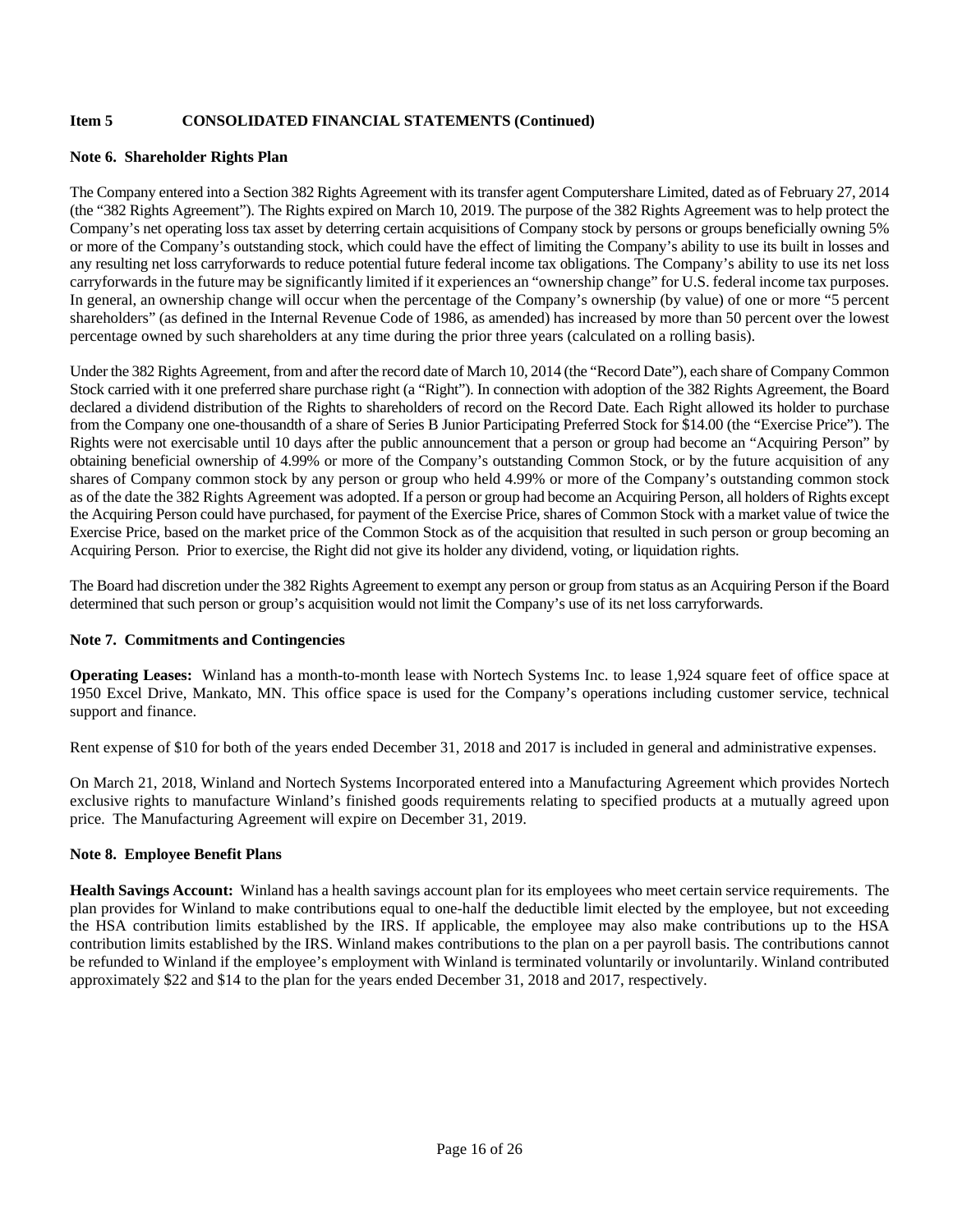## **Note 9. Severance Expense**

As part of the Company's employment agreement with its President and Chief Financial Officer, if such executive officer is terminated without cause, severance payments may be due to such executive officer.

### **Note 10. Equity Method Investment**

On July 10, 2015, the Company completed an investment of \$200 in Northumberland IX LLC ("Northumberland"), a related party through common ownership and an entity formed with another third party to invest a total of \$1,200 in EDG-PMA, LLC ("EDG-PMA"), itself an entity formed in cooperation with Exhibits Development Group, LLC ("EDG") to develop, design, construct, market, place, own, and operate a traveling museum exhibition presently known as *The Magical History Tour: A Beatles Memorabilia Exhibition*. Northumberland's investment in EDG-PMA is effectively structured as convertible preferred equity. The convertible preferred equity pays an irregular preferred dividend at a rate of 10% per annum on any outstanding principal balance and is immediately convertible into 30% of EDG-PMA common equity upon repayment of Northumberland's \$1,200 principal amount, the timing of such repayment being dependent on the distributable cash flow of EDG-PMA. Until repayment of Northumberland's \$1,200 principal amount, the convertible preferred equity is entitled to the entirety of EDG-PMA distributable cash flow. Prior to the repayment of principal, the Company's interest in Northumberland is proportionate to its \$200 investment. Following the repayment of principal, the Company's distribution rights in Northumberland shall be 83.33%. The Company has no obligation to provide any further funding to either Northumberland or EDG-PMA.

The Company recognized a loss of \$56 and \$0 for the years ended December 31, 2018 and 2017, respectively on the investment in Northumberland which is included in other income on the statement of operations. A summary of the assets, liabilities, and results of operations of Northumberland for the years ended December 31, 2018 and 2017 is presented below:

|                          |     | 2018   |     | 2017                     |  |  |
|--------------------------|-----|--------|-----|--------------------------|--|--|
| <b>Total assets</b>      | S   | 893    | \$. | 1.230                    |  |  |
| <b>Total liabilities</b> | \$. | $\sim$ | -SS | $\overline{\phantom{a}}$ |  |  |
| <b>Net loss</b>          | S   | (337)  | \$  | (2)                      |  |  |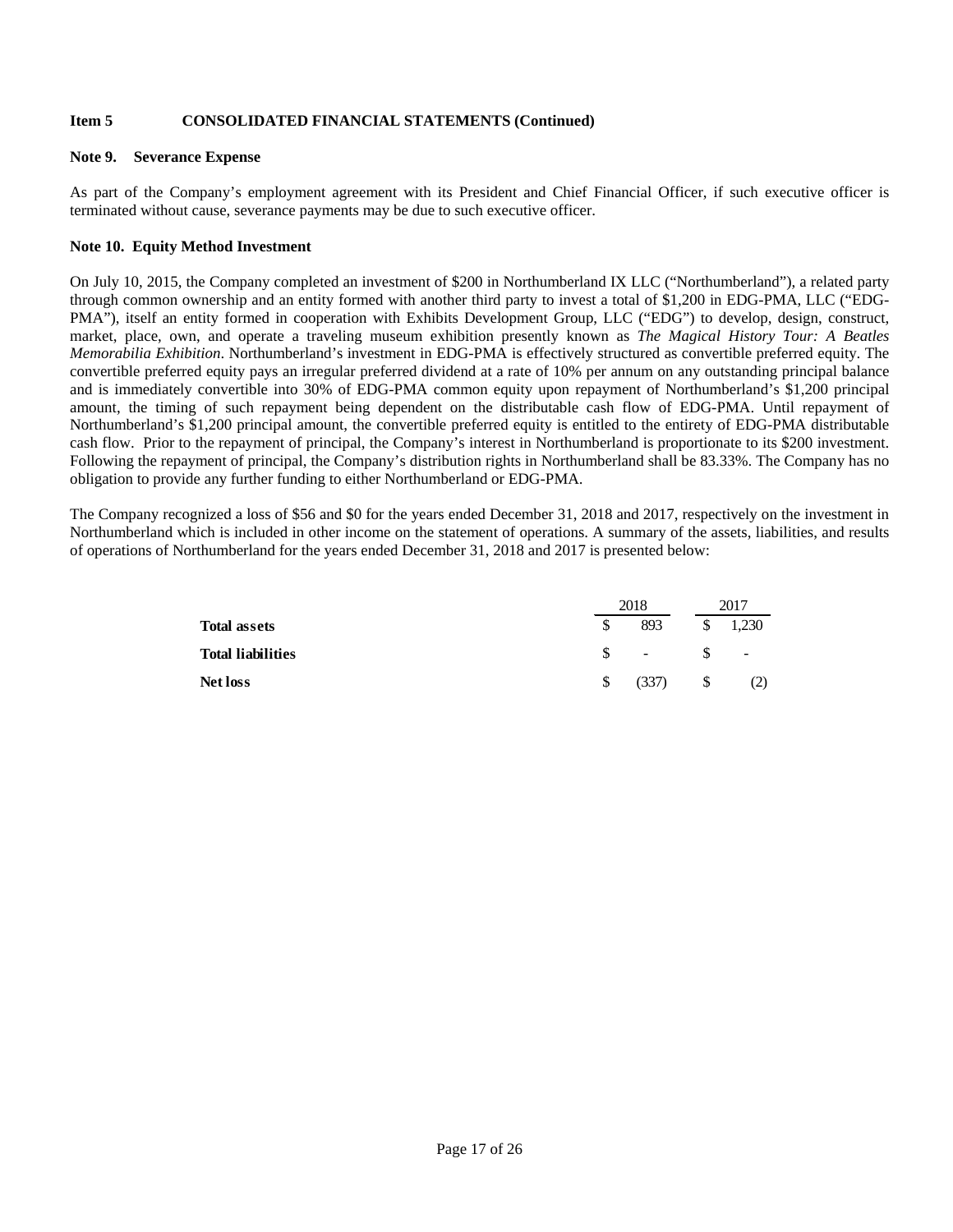#### **Note 11. Selected Quarterly Financial Information (Unaudited)**

The following table sets forth a summary of the Company's quarterly financial information for each of the four quarters ended December 31, 2018 and 2017 (in thousands except share and per share data).

|                                                      |             | <b>Quarter Ended</b>    |              |                 |              |              |              |                |
|------------------------------------------------------|-------------|-------------------------|--------------|-----------------|--------------|--------------|--------------|----------------|
|                                                      |             | March 31                |              | June 30         |              | September 30 |              | December 31    |
| 2018                                                 |             |                         |              |                 |              |              |              |                |
| Net sales                                            | \$          | 932                     | \$           | 1,105           | $\mathbb{S}$ | 915          | \$           | 813            |
| Cost of sales                                        |             | 622                     |              | 745             |              | 618          |              | 609            |
| Gross profit                                         |             | 310                     |              | 360             |              | 297          |              | 204            |
| Operating expenses:                                  |             |                         |              |                 |              |              |              |                |
| General and administrative                           |             | 153                     |              | 161             |              | 141          |              | 166            |
| Sales and marketing                                  |             | 104                     |              | 120             |              | 69           |              | 186            |
| Research and development                             |             | 33                      |              | 16              |              | 9            |              | 52             |
| Total operating expenses                             |             | 290                     |              | 297             |              | 219          |              | 404            |
| <b>Operating income (loss)</b>                       |             | 20                      |              | 63              |              | 78           |              | (200)          |
| Other income (loss)                                  |             | (12)                    |              | $\mathbf{2}$    |              | 21           |              | 50             |
| Income (loss) before income taxes                    |             | $\overline{\mathbf{8}}$ |              | $\overline{65}$ |              | 99           |              | (150)          |
| Income tax expense                                   |             |                         |              |                 |              |              |              | ÷.             |
| Net income (loss)                                    | \$          | 8                       | \$           | 65              | \$           | 99           | \$           | (150)          |
| Net income per common share                          |             |                         |              |                 |              |              |              |                |
| Basic                                                | \$          | 0.00                    | \$           | 0.02            | $\mathbb{S}$ | 0.03         | \$           | (0.04)         |
| Diluted                                              | \$          | 0.00                    | \$           | 0.02            | \$           | 0.03         | \$           | (0.04)         |
| Weighted-average number of common shares outstanding |             |                         |              |                 |              |              |              |                |
| Basic                                                |             | 3,789,522               |              | 3,789,522       |              | 3,789,522    |              | 3,789,522      |
| Diluted                                              |             | 3,838,557               |              | 3,840,255       |              | 3,834,870    |              | 3,826,493      |
| 2017                                                 |             |                         |              |                 |              |              |              |                |
| Net sales                                            | \$          | 959                     | \$           | 913             | \$           | 830          | \$           | 874            |
| Cost of sales                                        |             | 615                     |              | 558             |              | 511          |              | 559            |
| Gross profit                                         |             | 344                     |              | 355             |              | 319          |              | 315            |
| Operating expenses:                                  |             |                         |              |                 |              |              |              |                |
| General and administrative                           |             | 150                     |              | 167             |              | 139          |              | 169            |
| Sales and marketing                                  |             | 119                     |              | 130             |              | 109          |              | 121            |
| Research and development                             |             | $\mathbf{2}$            |              | $\mathbf{1}$    |              | 3            |              | $\mathbf{2}$   |
| Total operating expenses                             |             | 271                     |              | 298             |              | 251          |              | 292            |
| <b>Operating income</b>                              |             | 73                      |              | 57              |              | 68           |              | 23             |
| Other income (loss)                                  |             |                         |              | 17              |              | (9)          |              | $\mathfrak{Z}$ |
| Income before income taxes                           |             | 73                      |              | 74              |              | 59           |              | 26             |
| Income tax expense                                   |             |                         |              |                 |              | ÷            |              | ÷,             |
| Net income                                           | \$          | 73                      | \$           | 74              | \$           | 59           | \$           | 26             |
| Net income per common share                          |             |                         |              |                 |              |              |              |                |
| Basic                                                | \$          | 0.02                    | \$           | 0.02            | \$           | 0.02         | \$           | 0.00           |
| Diluted                                              | $\mathbf S$ | 0.02                    | $\mathbb{S}$ | 0.02            | \$           | 0.02         | $\mathbb{S}$ | 0.00           |
| Weighted-average number of common shares outstanding |             |                         |              |                 |              |              |              |                |
| Basic                                                |             | 3,789,522               |              | 3,789,522       |              | 3,789,522    |              | 3,789,522      |
| Diluted                                              |             | 3,886,298               |              | 3,874,971       |              | 3,866,216    |              | 3,839,363      |
|                                                      |             |                         |              |                 |              |              |              |                |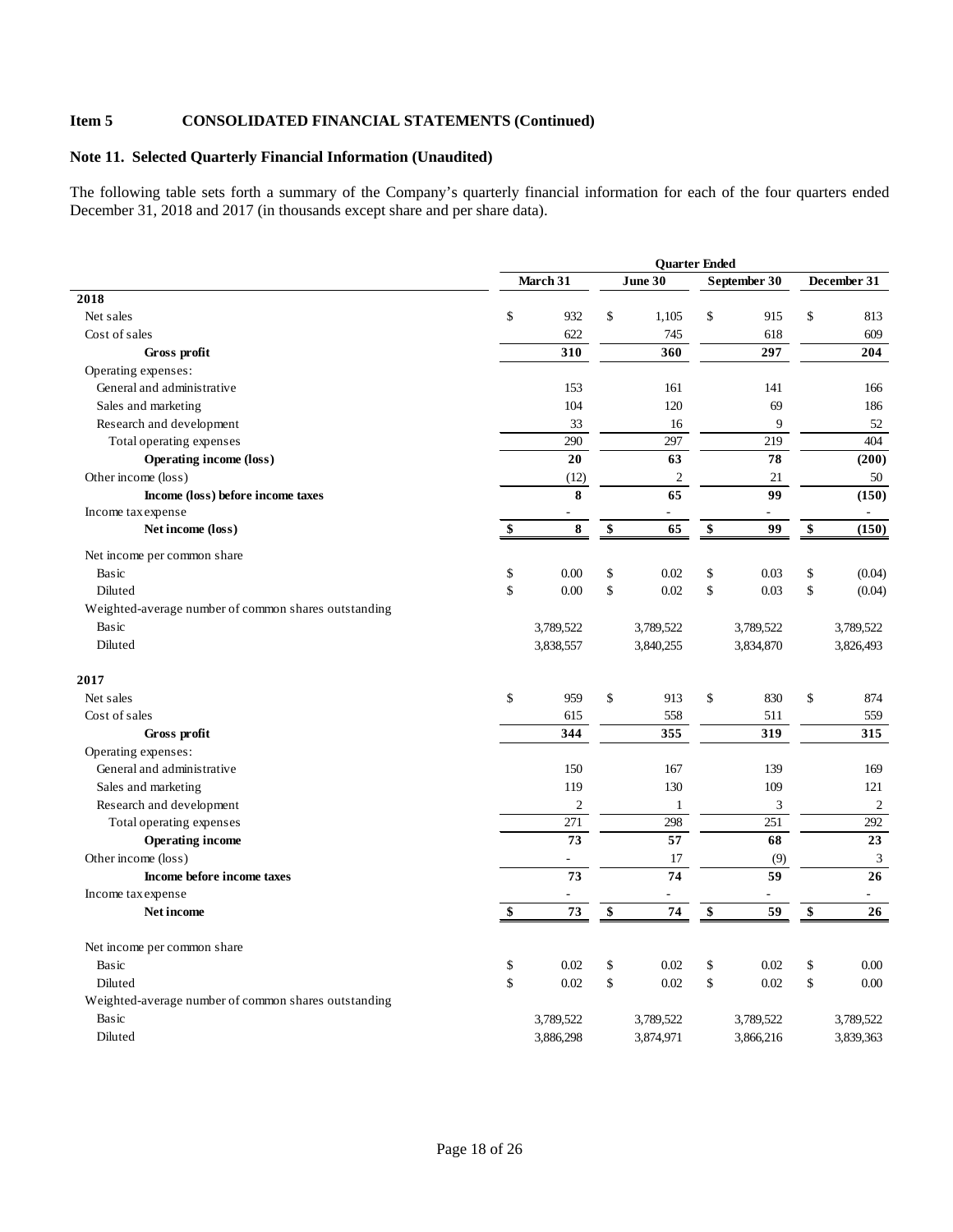### **Note 12. Financial Instruments**

**Marketable Securities:** The Company's marketable equity securities are carried at fair value. Beginning January 1, 2018 realized and unrealized gains are reported in other income. Prior to January 1, 2018 realized and unrealized gains and losses, net of taxes, were reported as a component of accumulated other comprehensive income ("AOCI") in shareholders' equity, with the exception of unrealized losses believed to be other-than-temporary which were reported in earnings in the current period. (See Note 1) The cost of securities sold is based upon the specific identification method.

**Fair Value Measurements:** The Company applies fair value accounting for all financial assets and liabilities and non-financial assets and liabilities that are recognized or disclosed at fair value in the consolidated financial statements on a recurring basis. The Company defines fair value as the price that would be received from selling an asset or paid to transfer a liability in an orderly transaction between market participants at the measurement date. When determining the fair value measurements for assets and liabilities, which are required to be recorded at fair value, the Company considers the principal or most advantageous market in which the Company would transact and the market-based risk measurements or assumptions that market participants would use to price the asset or liability, such as risks inherent in valuation techniques, transfer restrictions and credit risk. Fair value is estimated by applying the following hierarchy, which prioritizes the inputs used to measure fair value into three levels and bases the categorization within the hierarchy upon the lowest level of input that is available and significant to the fair value measurement.

*Level 1* – Quoted prices in active markets for identical assets or liabilities.

*Level 2* – Observable inputs other than quoted prices in active markets for identical assets and liabilities, quoted prices for identical or similar assets or liabilities in inactive markets, or other inputs that are observable or can be corroborated by observable market data for substantially the full term of the assets or liabilities.

*Level 3* – Inputs that are generally unobservable and typically reflect management's estimate of assumptions that market participants would use in pricing the asset or liability.

The Company's valuation techniques used to measure the fair value of certain marketable equity securities were derived from quoted prices in active markets for identical assets or liabilities.

In accordance with the fair value accounting requirements, companies may choose to measure eligible financial instruments and certain other items at fair value. The Company has not elected the fair value option for any eligible financial instruments.

**Cash, Cash Equivalents and Marketable Securities:** The following table shows the Company's cash and available-for-sale securities' adjusted cost, gross unrealized gains, gross unrealized losses and fair value by significant investment category recorded as cash and cash equivalents or short-term marketable securities for the year ended December 31, 2018 and 2017, respectively: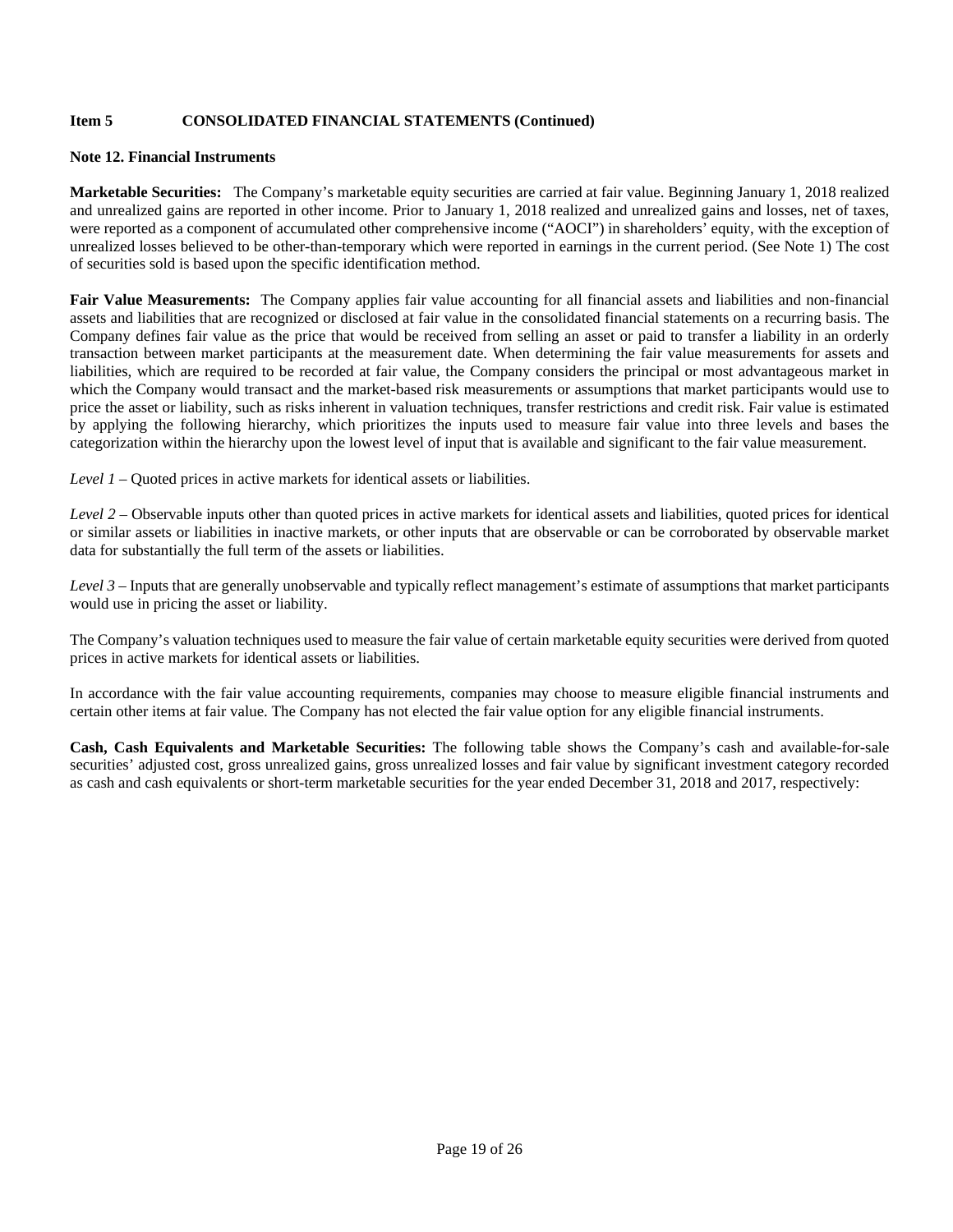#### **Note 12. Financial Instruments (Continued)**

## **Winland Holdings Corporation Cash, Cash Equivalents, and Marketable Securities** (In Thousands)

#### **For the Years Ended December 31,**

|             |                         |    |                          |                             | 2018              |                                        |                                                             |                                                     |
|-------------|-------------------------|----|--------------------------|-----------------------------|-------------------|----------------------------------------|-------------------------------------------------------------|-----------------------------------------------------|
|             | <b>Adjusted</b><br>Cost |    | Unrealized<br>Gains      | <b>Unrealized</b><br>Losses | <b>Fair Value</b> | Cash and<br>Cash<br><b>Equivalents</b> | <b>Short-Term</b><br><b>Marketable</b><br><b>Securities</b> | Long-Term<br><b>Marketable</b><br><b>Securities</b> |
| Cash        | \$<br>849               | \$ | $\overline{\phantom{0}}$ | $\overline{\phantom{a}}$    | \$<br>849         | \$<br>849                              | \$<br>$\qquad \qquad \blacksquare$                          | \$<br>$\overline{\phantom{a}}$                      |
| Level 1:    |                         |    |                          |                             |                   |                                        |                                                             |                                                     |
| Investments | 170                     |    | 70                       | $\overline{\phantom{a}}$    | 240               | $\overline{\phantom{a}}$               | 235                                                         |                                                     |
| Total       | 1,019                   | S  | 70                       | $\overline{\phantom{a}}$    | 1,089             | 849                                    | 235                                                         |                                                     |

|             |                         |                                |   |                             | 2017              |                                        |    |                                                             |   |                                                     |
|-------------|-------------------------|--------------------------------|---|-----------------------------|-------------------|----------------------------------------|----|-------------------------------------------------------------|---|-----------------------------------------------------|
|             | <b>Adjusted</b><br>Cost | <b>Unrealized</b><br>Gains     |   | <b>Unrealized</b><br>Losses | <b>Fair Value</b> | Cash and<br>Cash<br><b>Equivalents</b> |    | <b>Short-Term</b><br><b>Marketable</b><br><b>Securities</b> |   | Long-Term<br><b>Marketable</b><br><b>Securities</b> |
| Cash        | \$<br>1,596             | \$<br>$\overline{\phantom{a}}$ | Φ | $\overline{\phantom{a}}$    | \$<br>1,596       | \$<br>1,596                            | \$ | $\overline{\phantom{0}}$                                    | Φ | $\overline{\phantom{0}}$                            |
| Level 1:    |                         |                                |   |                             |                   |                                        |    |                                                             |   |                                                     |
| Investments | 30                      | $\overline{\phantom{0}}$       |   | (3)                         | 27                | $\overline{\phantom{a}}$               |    | 27                                                          |   |                                                     |
| Total       | 1,626                   | $\overline{\phantom{a}}$       |   | (3)                         | 1,623             | 1.596                                  | £. | 27                                                          |   |                                                     |

## **Note 13. Other Income**

Other income consisted of the following:

| For the Years Ended Deceember 31, |      |      |      |  |  |  |  |
|-----------------------------------|------|------|------|--|--|--|--|
|                                   |      |      | 2017 |  |  |  |  |
| S                                 | (56) | \$   |      |  |  |  |  |
|                                   |      |      |      |  |  |  |  |
|                                   | 8    |      |      |  |  |  |  |
|                                   | 108  |      |      |  |  |  |  |
|                                   | ٠    |      | 10   |  |  |  |  |
|                                   | 61   |      |      |  |  |  |  |
|                                   |      | 2018 |      |  |  |  |  |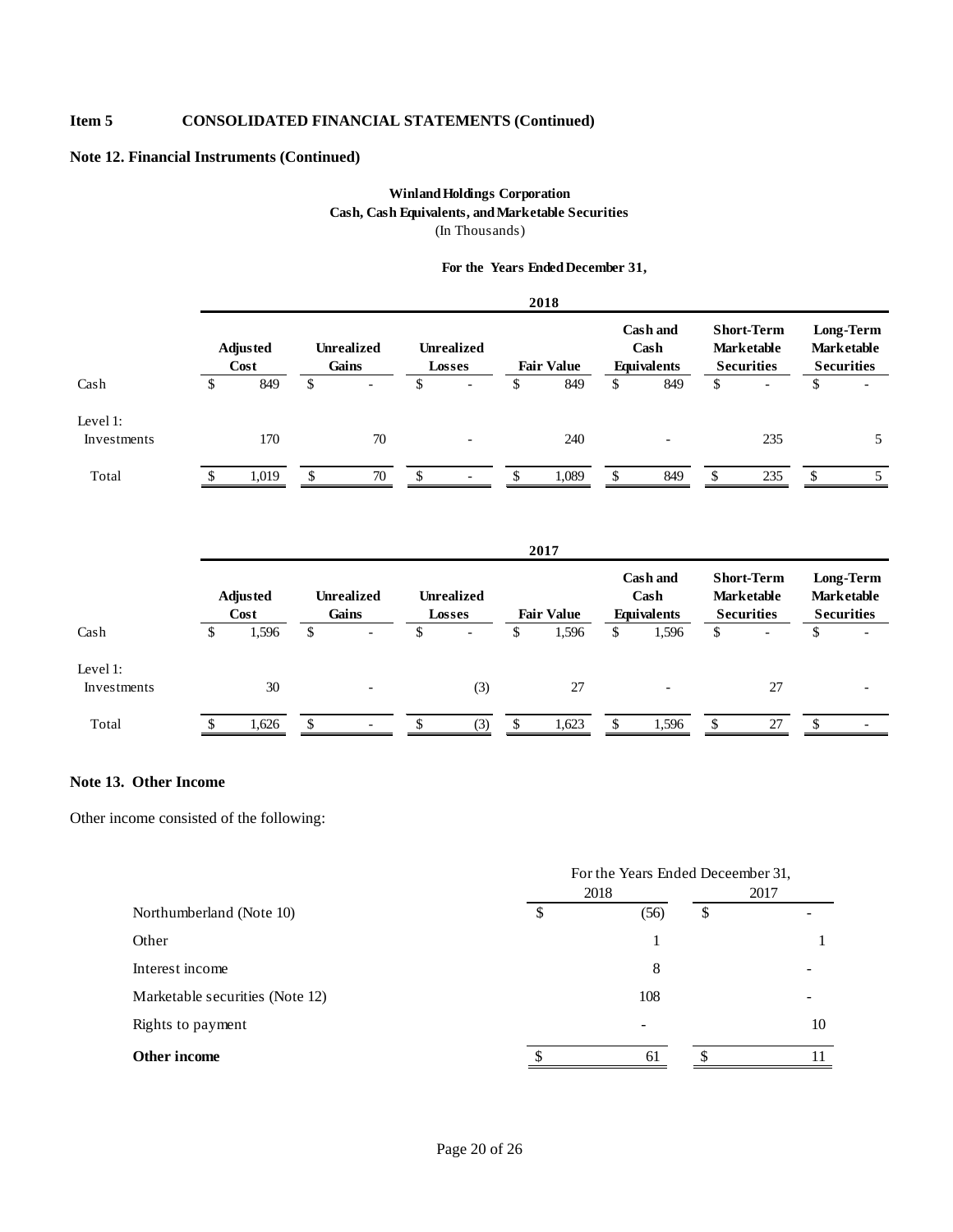## **Note 14. Segment Reporting**

Effective January 1, 2018, the Company began reporting results of operations by two unique reportable segments, Winland Electronics and Winland Capital Corp.

Included in the net assets for Winland Capital Corp. as of December 31, 2018 is \$149 related to the Company's equity method investment in Northumberland. For the year ended December 31, 2018, the Company recognized a loss of \$56 for the equity method investment in Northumberland. Included in the net assets for Winland Electronics as of December 31, 2017 is \$205 related to the Company's equity method investment in Northumberland. For the year ended December 31, 2017, the Company recognized a loss of \$0 for the equity method investment in Northumberland.

## **WINLAND HOLDINGS CORPORATION SEGMENT REPORTING**

(\$ in Thousands)

|                               | Winland<br>Electronics,<br>Inc. |       | Winland                  |       |    |                          |
|-------------------------------|---------------------------------|-------|--------------------------|-------|----|--------------------------|
|                               |                                 |       | Capital Corp.            | Other |    | Total                    |
| Year ended December 31, 2018  |                                 |       |                          |       |    |                          |
| Equity method investment      | \$                              |       | \$<br>149                | \$    |    | \$<br>149                |
| Total assets                  |                                 | 2,065 | 848                      |       | 51 | 2,964                    |
| Net sales                     |                                 | 3,765 | $\overline{\phantom{0}}$ |       |    | 3,765                    |
| Depreciation                  |                                 | 16    |                          |       |    | 16                       |
| Equity method investment loss |                                 |       | (56)                     |       |    | (56)                     |
| Income (loss) before taxes    |                                 | (16)  |                          |       | 38 | 22                       |
| Income tax expense            |                                 | (2)   |                          |       | 2  | $\overline{\phantom{0}}$ |
| Year ended December 31, 2017  |                                 |       |                          |       |    |                          |
| Equity method investment      | \$                              | 205   | \$                       | \$    |    | \$<br>205                |
| Total assets                  |                                 | 2,807 |                          |       |    | 2,807                    |
| Net sales                     |                                 | 3,576 |                          |       |    | 3,576                    |
| Depreciation                  |                                 | 18    |                          |       |    | 18                       |
| Equity method investment loss |                                 |       |                          |       |    |                          |
| Income before taxes           |                                 | 232   |                          |       |    | 232                      |
| Income tax expense            |                                 |       |                          |       |    |                          |

#### **Note 15. Investments**

Winland Credit invested \$354 in rights to payment for the year ended December 31, 2018. Winland Credit received proceeds of \$32 in rights to payment for the year ended December 31, 2018.

Winland Capital invested \$42 in a secured promissory note for the year ended December 30, 2018. Repayments of \$8 were recognized for the year ended December 31, 2018. Subsequent to December 31, 2018, the remaining balance due was paid in full, therefore the investment is classified as short-term.

## **Note 16. Subsequent Events**

On January 9, 2019, Winland Electronics and BMO Harris Bank N.A. opened a revolving credit agreement of \$500 available for borrowing under terms of the agreement. The credit agreement bears interest at LIBOR plus 2.75% and is secured by substantially all assets of Winland Electronics. There was no outstanding balance as of March 20, 2019, the date the consolidated financial statements were issued.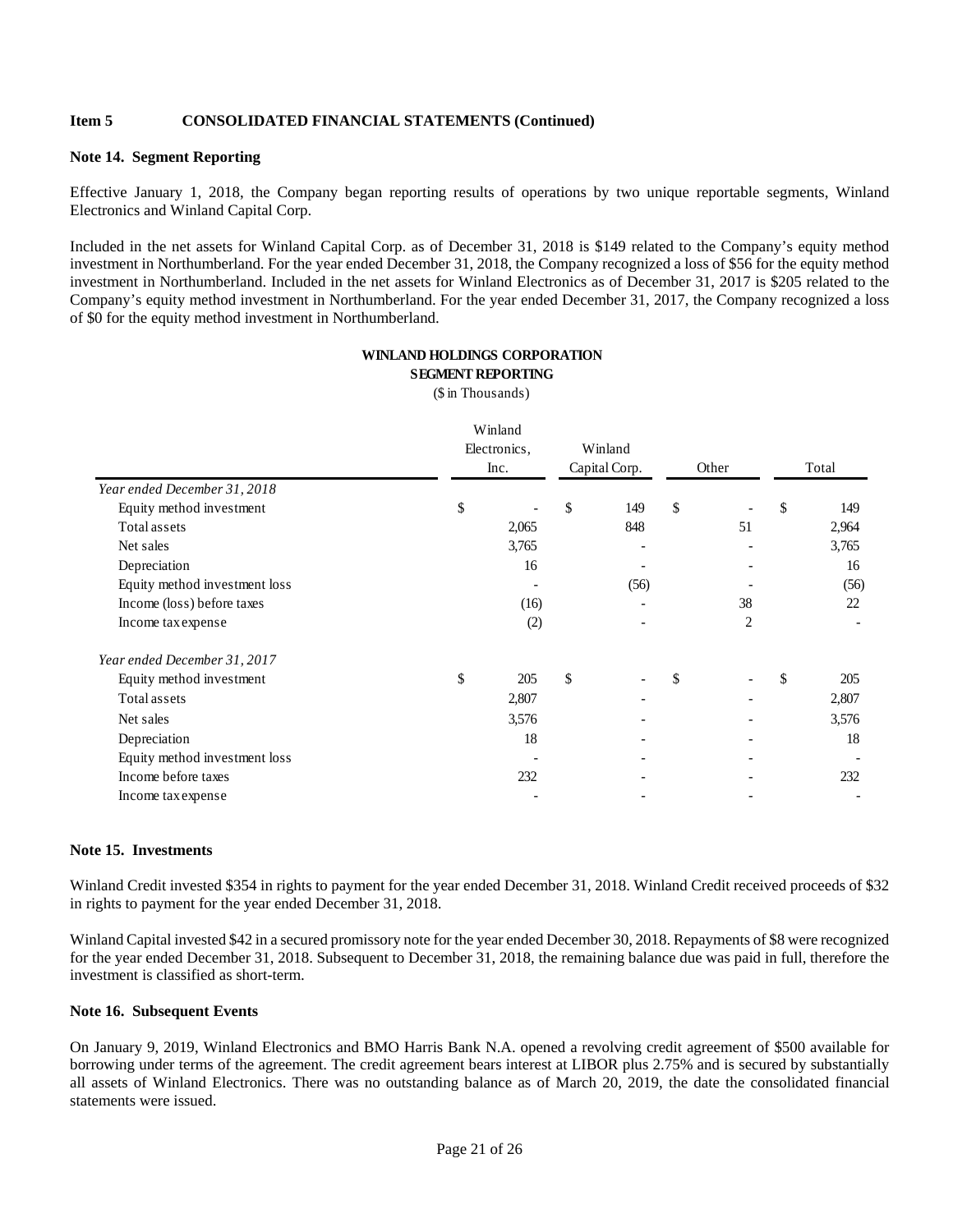#### **Item 6 Describe the Issuer's Business, Products and Services**

**A.** A description of the issuer's business operations:

Winland is the holding company for Winland Electronics and Winland Capital Corp., both wholly-owned subsidiaries of the Company. Winland Electronics is an industry leader in critical condition monitoring devices. Products including EnviroAlert, WaterBug, and TempAlert are designed in-house to monitor critical conditions for industries including health and medical, grocery and food services, commercial and industrial, as well as agriculture and residential. Winland Electronics' products are compatible with any hardwired or wireless alarm system and are available through distributors worldwide. Winland Electronics offers a criticalenvironment monitoring solution called INSIGHT, an automated, cloud-based platform that provides early alerting, reporting, and logging services designed to ensure regulatory compliance. Winland Capital Corp. is the holding company for the Company's investment operations and includes wholly-owned subsidiaries Winland Credit and Winland Capital. The Company continues to explore various alternatives to enhance shareholder value that utilize the expertise of management and the Board of Directors. Such alternatives may include establishing new ventures, acquiring existing businesses, and other investment opportunities, including investments in private credit, various rights to payment (including bankruptcy claims), and marketable securities. The Company is headquartered in Mankato, MN.

**B.** Date and State of Incorporation:

Issuer is a Corporation incorporated in the State of Minnesota on October 18, 1972.

**C.** The Issuer's Primary SIC Code:

| SIC Code          | 3823   |
|-------------------|--------|
| <b>NAICS</b> Code | 334513 |

**D.** The Issuer's Fiscal Year End Date:

Fiscal year end is December 31st

**E.** Principal Products or Services, And Their Market:

Winland Electronics provides a line of proprietary critical condition monitoring products to the security industry through distribution to dealers and integrators. In most cases, these products are manufactured to protect against loss of assets due to damage from water, excess humidity, extremes of temperature and loss of power. Winland holds federal trademark registrations for marks used in its business as follows: WATERBUG, TEMP ALERT, and ENVIROALERT. Winland offers a critical-environment monitoring solution called Insight that is an automated, cloud-based platform that provides early alerting, reporting and logging, that ensures regulatory compliance. Insight is available through a reseller network or directly from Winland. Winland Capital Corp. is the holding company for the Company's investment operations and includes whollyowned subsidiaries Winland Credit and Winland Capital. The investment operations include investments in private credit and public and private securities.

#### **Item 7 Describe the Issuer's Facilities**

The Company currently occupies 1,924 square feet of office space at 1950 Excel Drive, Mankato, MN which is leased on a month-to-month basis from Nortech Systems, Incorporated. The property is in good condition and suitable for the Company's current use.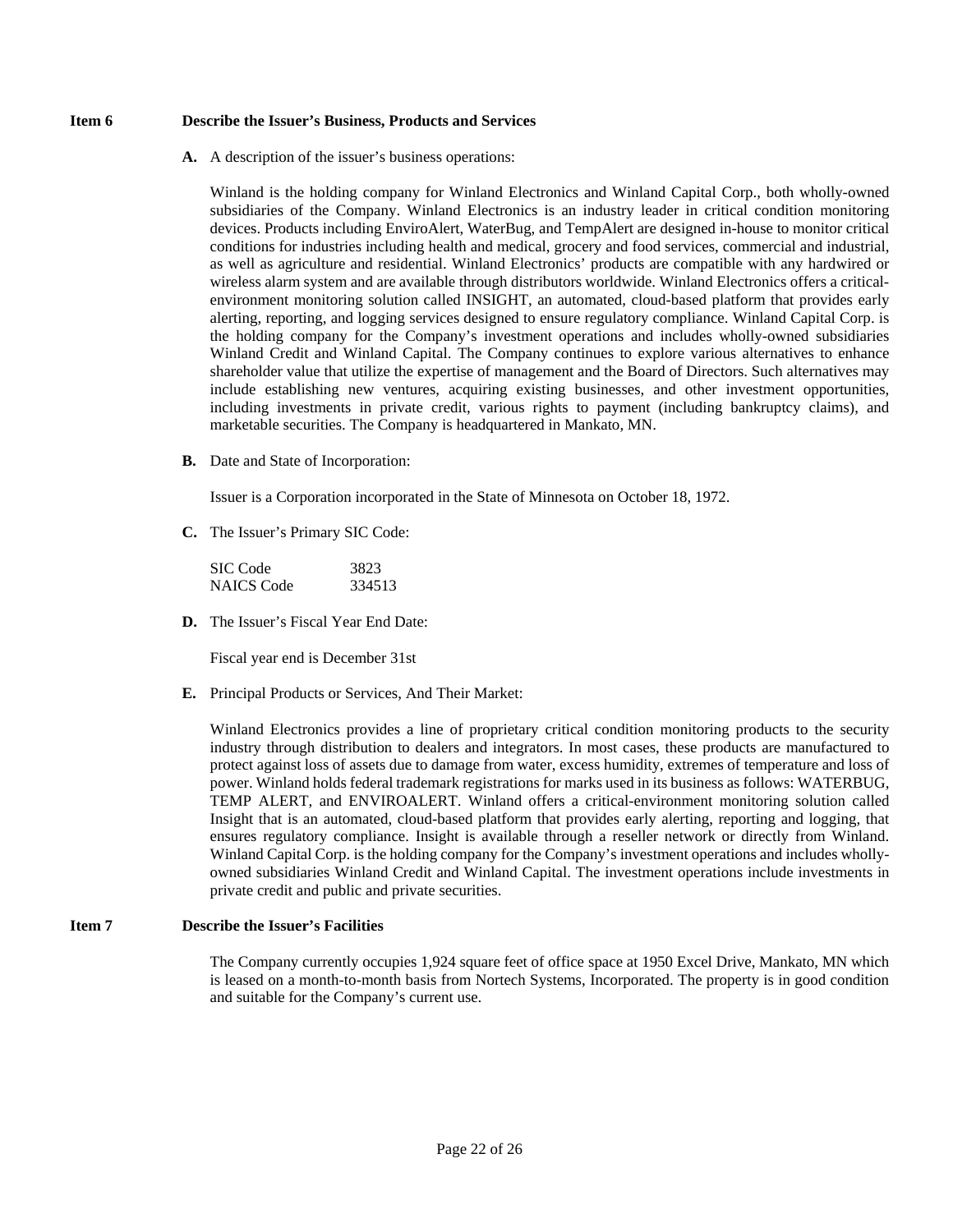## **Item 8 Officers, Directors and Control Persons**

| Age | <b>Current Position with Winland Holdings Corp.</b> | Director Since |
|-----|-----------------------------------------------------|----------------|
| 34  | Co-Chairman and Co-Chief Executive Officer          | 2013           |
| 37  | Co-Chairman and Co-Chief Executive Officer          | 2013           |
| 48  | President and Chief Financial Officer               | n/a            |
| 63  | Director                                            | 1983           |
| 54  | Director                                            | 2008           |
| 65  | Director                                            | 2015           |
|     |                                                     |                |

**A.** Names of Officers, Directors and Control Persons.

#### Name of Control Person

FRMO Corp., which acquired greater than 5% of the Company's outstanding common stock on November 14, 2014. Murray Stahl, Chairman and Chief Executive Officer and an owner of more than 5% of FRMO Corp., is designated as the control person.

B.E. Capital Management LP and B.E. Capital Partners LLC, which acquired greater than 5% of the Company's outstanding common stock on November 29, 2012. Thomas Braziel is designated as the control person.

Matthew D. Houk, who acquired greater than 5% of the Company's outstanding common stock on October 9, 2012.

David B. Houk, who acquired greater than 5% of the Company's outstanding common stock on December 5, 2013.

## **B. Legal/Disclaimer History**

1. A conviction in a criminal proceeding or named as a defendant in a pending criminal proceeding (excluding traffic violations and other misdemeanor offenses); *None* 

2. The entry of an order, judgment, or decree, not subsequently reversed, suspended or vacated, by a court of competent jurisdiction that permanently or temporarily enjoined, barred, suspended or otherwise limited such person's involvement in any type of business, securities, commodities, or banking activities; *None.* 

3. A finding or judgment by a court of competent jurisdiction (in a civil action), the SEC, the CFTC, or a state securities regulator of a violation of federal or state securities or commodities law, which finding or judgment has not been reversed, suspended, or vacated; or *None.* 

4. The entry of an order by a self-regulatory organization that permanently or temporarily barred, suspended or otherwise limited such person's involvement in any type of business or securities activities. *None.*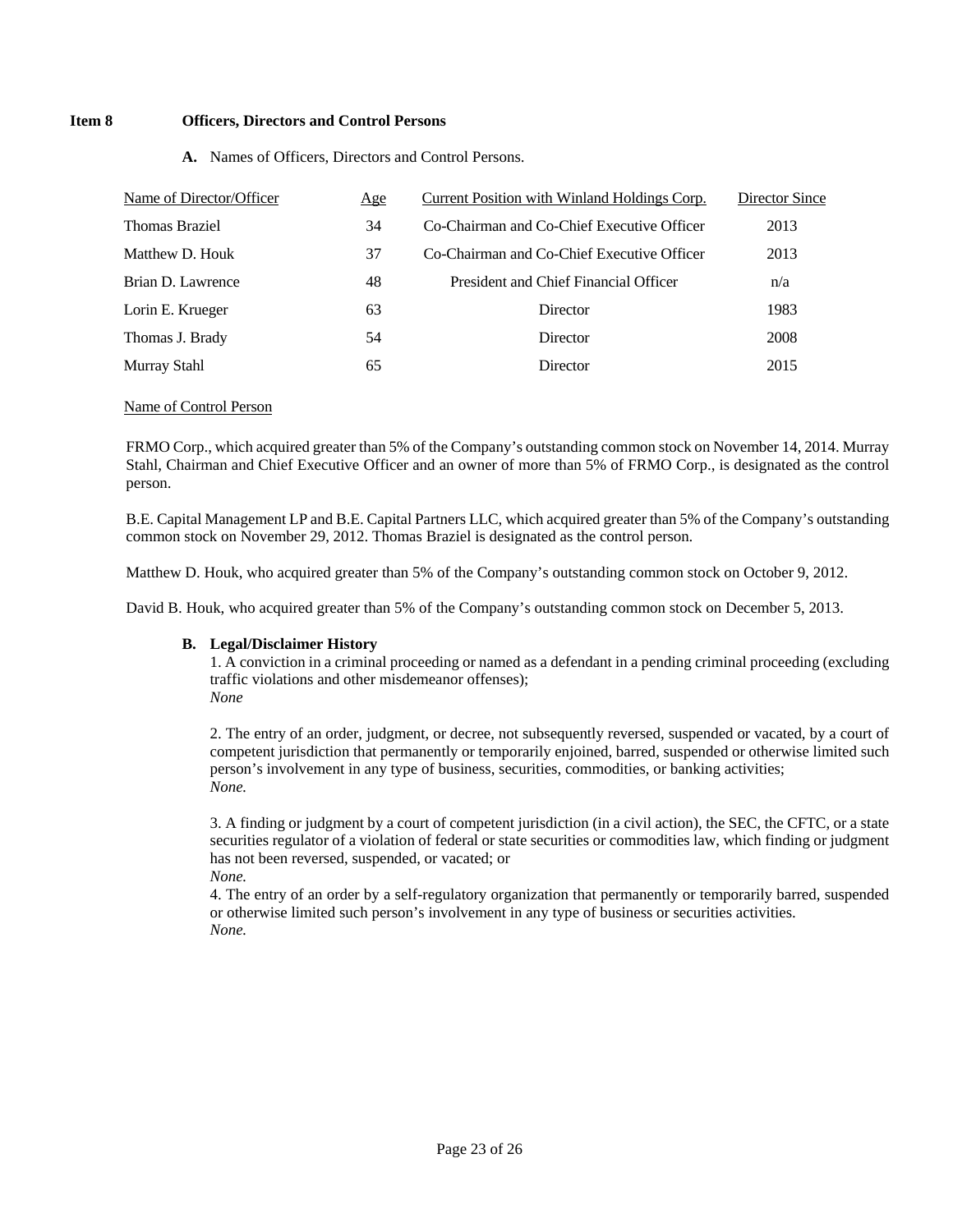#### **C. Beneficial Shareholders**

The following table provides information as of March 20, 2019 concerning the beneficial ownership of our Common Stock by (i) the persons known by us to own more than 5% of our outstanding Common Stock, (ii) each of our directors, (iii) the named executive officers and (iv) all current executive officers and directors as a group. Except as otherwise indicated, the persons named in the table have sole voting and investment power with respect to all shares of Common Stock owned by them. As of March 20, 2019, there were 3,789,522 shares of our Common Stock issued and outstanding.

| Name (and Address of 5%)             | Number of Shares       |     | Percent        |  |  |
|--------------------------------------|------------------------|-----|----------------|--|--|
| Owner) or Identity of Group          | Beneficially Owned (1) |     | of Class $(1)$ |  |  |
| Thomas Braziel                       | 578,874                | (2) | 15.30%         |  |  |
| FRMO Corp.                           | 568,428                | (3) | 15.00%         |  |  |
| Matthew D. Houk                      | 477,799                | (4) | 12.60%         |  |  |
| David B. Houk                        | 195,238                | (5) | 5.20%          |  |  |
| Lorin E. Krueger                     | 132,179                | (6) | 3.50%          |  |  |
| Thomas J. Brady                      | 75,798                 | (7) | 2.00%          |  |  |
| All Executive Officers and Directors |                        |     |                |  |  |
| as a Group (6 Individuals)           | 1,833,078              | (8) | 48.40%         |  |  |

- (1) Under the rules of the SEC, shares not actually outstanding are deemed to be beneficially owned by an individual if such individual has the right to acquire the shares within 60 days. Pursuant to such SEC Rules, shares deemed beneficially owned by virtue of an individual's right to acquire them are also treated as outstanding when calculating the percent of the class owned by such individual and when determining the percent owned by any group in which the individual is included.
- (2) According to Thomas Braziel, as of December 31, 2018, B.E. Capital Management LP, B.E. Capital Partners LLC, Thomas Braziel and David Earls, beneficially own the shares which Mr. Braziel who has sole power to vote or to dispose of such shares. The address for B.E. Capital Partners LLC is 15 East 67th Street, 6th Floor, New York, NY 10065.
- (3) According to Murray Stahl, as of December 31, 2018, the shares are beneficially owned by FRMO Corp., which has sole power to vote or to dispose of such shares. Murray Stahl, Chairman and Chief Executive Officer and an owner of more than 5% of FRMO Corp., is designated as the control person. The address for FRMO Corp. is One North Lexington Ave., Suite 12C, White Plains, NY 10601.
- (4) According to Matthew D. Houk, as of December 31, 2018, he beneficially owns and has sole power to vote or to dispose of such shares. The address for Matthew D. Houk is c/o Horizon Kinetics LLC, 470 Park Avenue South, 4th Floor, New York, NY 10016.
- (5) According to David B. Houk, as of December 31, 2018, he beneficially owns and has sole power to vote or to dispose of such shares. The address for David B. Houk is P.O. Box 22145, Louisville, Kentucky 40252.
- (6) Includes 41,000 shares which may be purchased by Mr. Krueger upon exercise of currently exercisable options.
- (7) Includes 2,155 shares held by Mr. Brady's spouse and 51,000 shares which may be purchased by Mr. Brady upon exercise of currently exercisable options.
- (8) Includes 92,000 shares which may be purchased by the executive officer and directors upon exercise of currently exercisable options.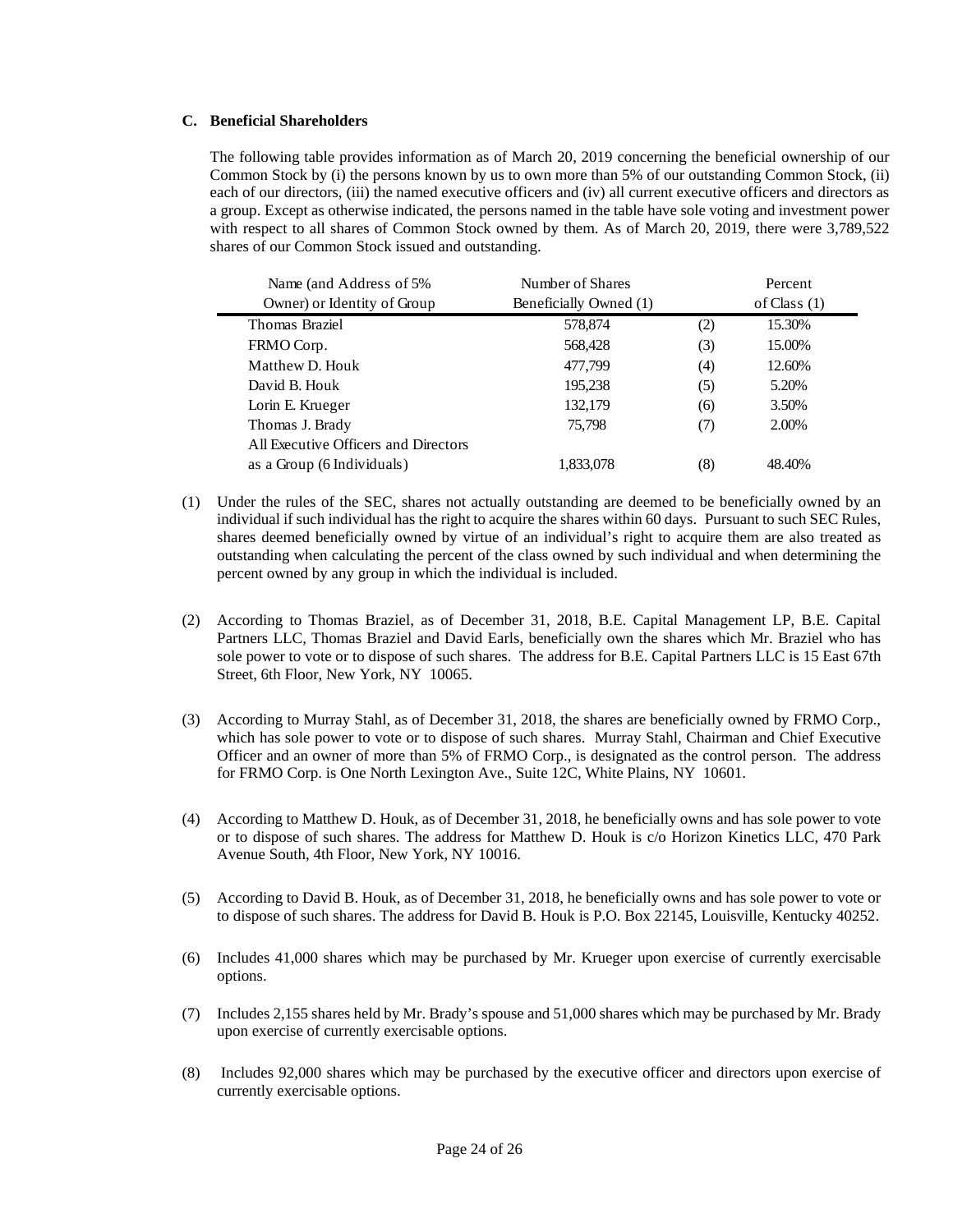## **Item 9 Third Party Providers**

The name, address, telephone number and email address of each of the following outside providers that advise the issuer on matters relating to the operations, business development and disclosure:

#### **1. Counsel:**

Fredrikson & Byron, P.A. Suite 4000 200 South Sixth Street Minneapolis, MN 55402-1425 Phone: (612) 492-7000

## 2. **Accountant or Auditor:**

 Baker Tilly Virchow Krause, LLP 225 South Sixth Street Suite 2300 Minneapolis, MN 55402-4661 Phone: (612) 876-4500